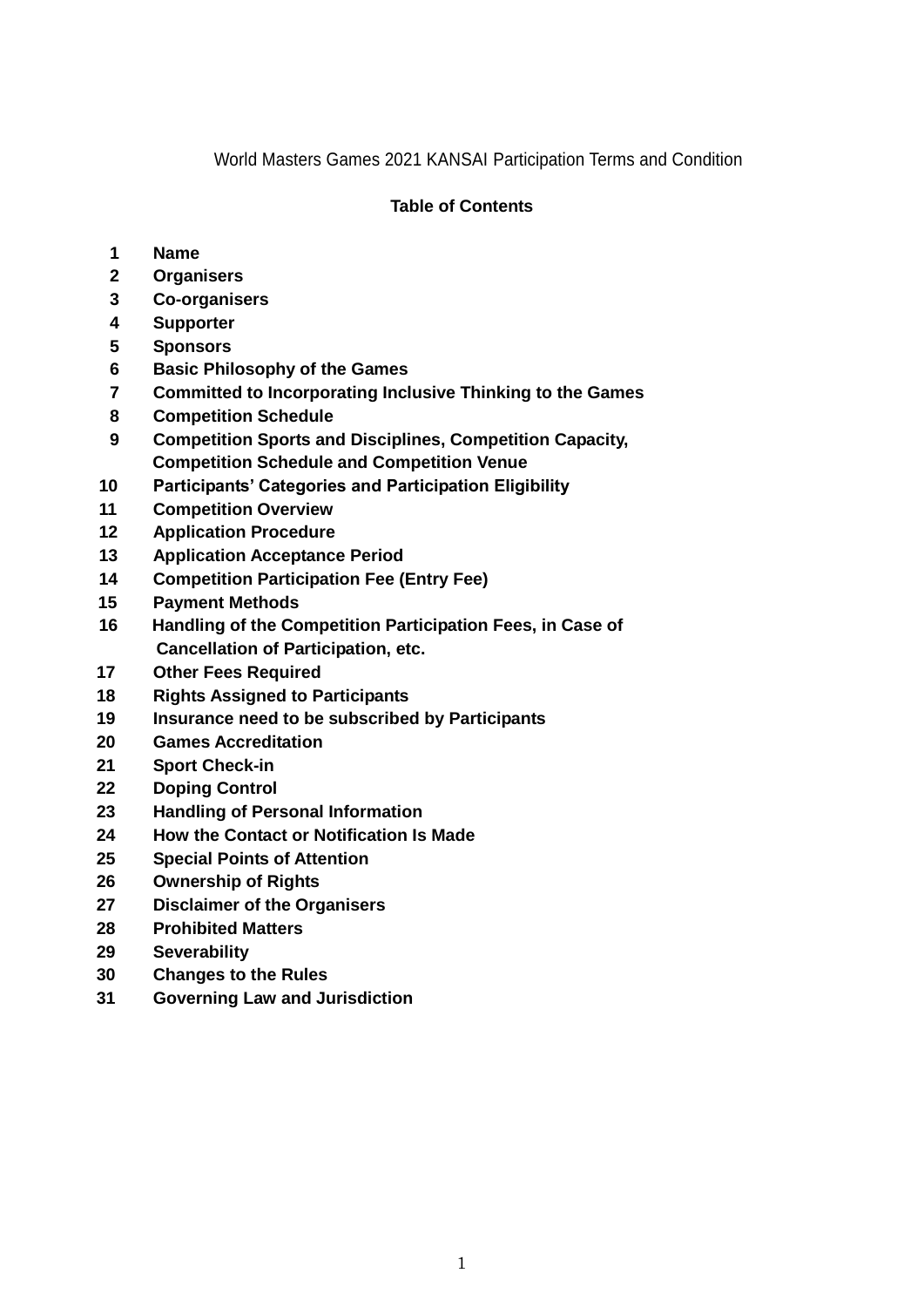# **1 Name**

World Masters Games 2021 KANSAI

# **2 Organisers**

Organising Committee of the World Masters Games 2021 Kansai, Prefectural and Major City Organising Committees and Municipalities' Organising Committees (hereinafter referred to as the "Organisers")

- (1) The Organisers are composed of the following organisations (refer to the attached table for the proper name of each Organising Committees)
	- a) Organising Committee of the World Masters Games 2021 Kansai
	- b) Prefectural and Major City Organising Committees
	- Fukui Local Organising Committee, Shiga Local Organising Committee, Kyoto Local Organising Committee, Osaka Local Organising Committee, Hyogo Local Organising Committee, Nara Local Organising Committee, Wakayama Local Organising Committee, Tottori Local Organising Committee, Tokushima Local Organising Committee, Kyoto City Local Organising Committee, Osaka City Local Organising Committee, Sakai Local Organising Committee, Kobe Local Organising Committee
	- c) Municipalities' Organising Committees Otsu Local Organising Committee, Hikone Local Organising Committee, Kusatsu Local Organising Committee, Moriyama Local Organising Committee, Higashiomi Local Organising Committee, Maibara Local Organising Committee, Fukuchiyama Local Organising Committee, Uji Local Organising Committee, Kyotanabe Local Organising Committee, Kyotango Local Organising Committee, Nantan Local Organising Committee, Wazuka Local Organising Committee, Kyotanba Local Organising Committee, Kishiwada Local Organising Committee, Higashiosaka Local Organising Committee, Sennan Local Organising Committee, Himeji Local Organising Committee, Amagasaki Local Organising Committee, Miki Local Organising Committee, Kasai Local Organising Committee, Yabu Local Organising Committee, Minami Awaji Local Organising Committee, Shiso Local Organising Committee, Kamikawa Local Organising Committee, Kami Local Organising Committee, Katsuragi Local Organising Committee, Yoshino Local Organising Committee, Tottori City Local Organising Committee, Yonago Local Organising Committee, Kurayoshi Local Organising Committee, Yurihama Local Organising Committee, Naka Local Organising Committee, Minami Local Organising Committee

# **3 Co-organisers**

Japan Sport Association, Japanese Para Sports Association

# **4 Supporter**

Japan Sports Agency

# **5 Sponsors (as of 15 March 2022)**

#### **[Major Partners] \*in alphabetical**

ordeAIWA HOUSE INDUSTRY CO., LTD., HASEKO Corporation, MIZUNO Corporation, OPTAGE Inc., Sumitomo Electric Industries, Ltd., WELCIA YAKKYOKU CO.,LTD.

#### **[Partners] \*in alphabetical order**

ASICS Corporation, Panasonic Corporation, Sysmex Corporation

**[Supporters] \*in alphabetical order**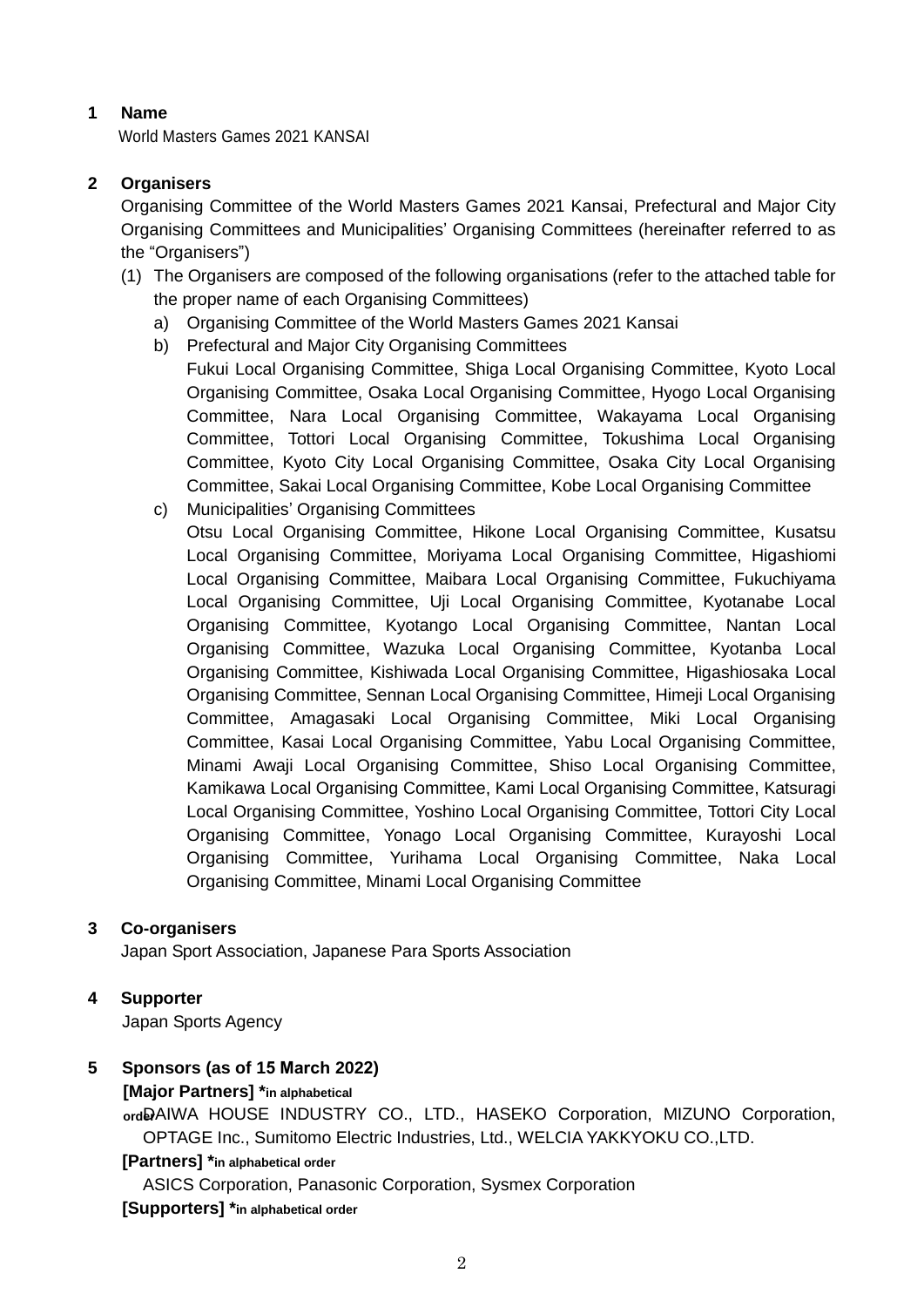DAIKIN INDUSTRIES, LTD., Hankyu Corporation, HORIBA, Ltd., Iwatani Corporation,

West Japan Railway Company, Kansai Airports, Keihan Holdings Co., Ltd.,

Kintetsu Group Holdings Co., Ltd., The Kiyo Bank, Ltd., Kobe Steel, Ltd., Kubota Corporation, MUFG Bank, Ltd., Sumitomo Mitsui Banking Corporation,

Sumitomo Mitsui Trust Bank, Limited, Nankai Electric Railway Co., Ltd.,

NIPPON TELEGRAPH AND TELEPHONE WEST CORPORATION,

OBAYASHI CORPORATION, OKUWA Co., Ltd., Osaka Gas Co., Ltd., Rengo Co., Ltd.,

Resona Bank, Limited, SHIMA SEIKI MFG., LTD., Sumitomo Rubber Industries, Ltd., SUNTORY HOLDINGS LIMITED., TSUNO GROUP CO., LTD.,

YOSHIMOTO KOGYO CO.,LTD.

# **[Media Partners]**

MAINICHI BROADCASTING SYSTEM, INC., Asahi Television Broadcasting Corporation, Television Osaka, Inc., Kansai television Co.,Ltd.,

YOMIURI TELECASTING CORPORATION, J:COM West Co., Ltd.,

Kyoto Broadcasting System Company Limited, Shikoku Broadcasting Co.,Ltd.,

SUN TELEVISION Co.,LTD., eo optical channel (OPTAGE Inc.) , Nikkei Inc.,

THE KOBE SHIMBUN, The Asahi Shimbun Company,

The Mainichi Newspapers Co., Ltd., The Kyoto Shimbun Holdings,

Sankei Shimbun Co., Ltd., THE YOMIURI SHIMBUN, The Japan Times,

Yahoo Japan Corporation, R-bies, INC., Twitter Japan, Inc., GRAND FRONT OSAKA.,

FM802 Co., Ltd./FM COCOLO, FM OSAKA Co.,Ltd., RADIO KANSAI,Ltd., FM-KYOTO Inc.

# **6 Basic Philosophy of the Games**

The World Masters Games are an international multi-sport athletic competition held every four years by the International Masters Games Association (IMGA) for athletes over the age of 30 and into their middle age and senior years. The games are held in the year following the Olympics. The first World Masters Games were held in 1985 in Toronto, Canada. The latest Games (the 9th) took place in Auckland, New Zealand in the year 2017.

The World Masters Games 2021 Kansai which marks the 10<sup>th</sup> celebration do not only represent personal challenge and provide opportunities for a wide range of interactions, but also transmit uniqueness of local area as well as Japanese traditions and cultures to the world. We will create the Games 2021 in Kansai to be a lifelong sports festival which brings dream for the next generations.

- (1) Transmit Japanese sports culture to the world from Kansai, a historic and cultural center of Japan as an advanced region for lifelong sports.
- (2) Hold a history-making, world-class lifelong sports Games while demonstrating human resources and omotenashi culture that has been nurtured in the Kansai region.
- (3) Breed a change from watching and supporting sports to playing them through the integrated promotion of the 2019 Rugby World Cup and 2021 Tokyo Olympic and Paralympic Games.
- (4) Create a new regional hub by demonstrating the host region's independency.
- (5) Promote regional revitalization through sports tourism, the fusion of sport and tourism.
- (6) Drive further promotion of health and sports related industries.
- (7) With an eye on aging trends, contribute to a healthier mature society through sports.

# **7 Committed to Incorporating Inclusive Thinking to the Games**

In the World Masters Games 2021 Kansai, we are committed to incorporating inclusive thinking to the Games to enable a wide variety of people to find their lives worth living while enjoying the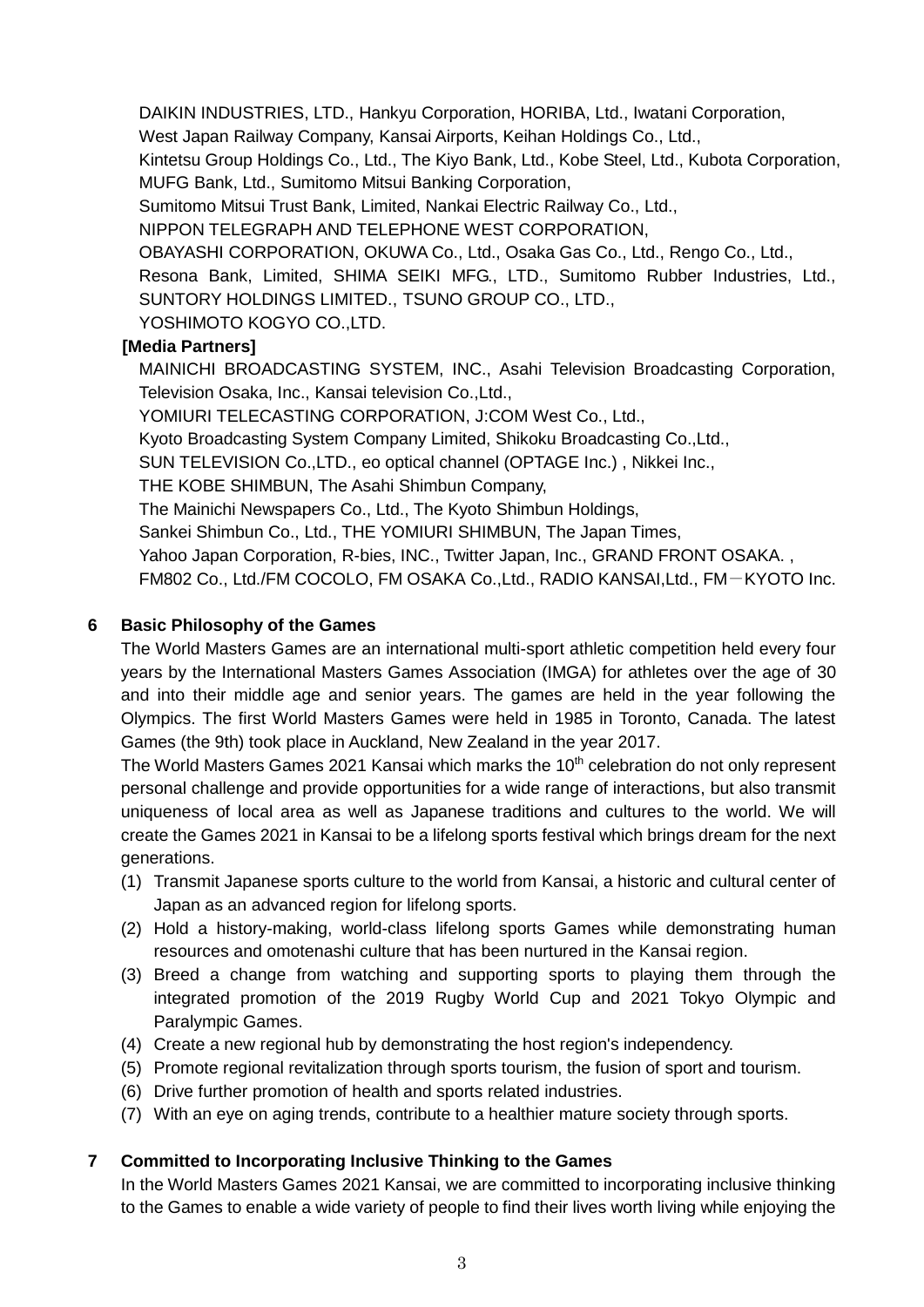Games regardless of their age, gender, ability, with or without disability.

Specifically, we will organise the Games from both the perspective of "planning and operation of the Games," including the promotion of participation of volunteers with impairments and of "planning and implementation of the competition," including to hold the competition in the same venues for athletes with or without impairments. We aim to ensure that the philosophy and mechanism of the Games held in Kansai to be handed down as legacy even after the Games.

### **8 Competition Schedule**

- (1) Opening ceremony Friday, 13th May, 2022
- (2) Competition duration Saturday, 14th Sunday 29th May, 2022
- (3) Closing ceremony Sunday, 29th May, 2022

\* Refer to the [Official Website](https://www.wmg2021.jp/en/) for the details of Opening Ceremony and Closing Ceremony, and "9. Competition Sports and Disciplines, Competition Capacity, Competition Schedule and Competition Venue", "[Sports Information Guide,](https://www.wmg2021.jp/en/games/list)" and "[Competition Schedule](https://www.wmg2021.jp/en/games/schedule.html)" for details of the implementation duration of competition.

# **9 Competition Sports and Disciplines, Competition Capacity, Competition Schedule and Competition Venue**

The following 35 sports with a total of 59 disciplines are scheduled to be held in the World Masters Games 2021 Kansai. Refer to the "Sports Information Guide" for details on the event in each discipline.

|                |                  |                |                          | Venue                          |                                                | <b>Competitio</b>                  |                     |                                                                                                                     |
|----------------|------------------|----------------|--------------------------|--------------------------------|------------------------------------------------|------------------------------------|---------------------|---------------------------------------------------------------------------------------------------------------------|
|                | <b>Sport</b>     |                | <b>Discipline</b>        | Organising<br><b>Committee</b> | <b>Cities and</b><br><b>Municipalit</b><br>ies | n Capacity<br>(Number of<br>teams) | Schedule            | <b>Competition venue</b>                                                                                            |
| 1              | Archery          | 1              | Outdoor                  | Tottori                        | <b>Tottori City</b>                            | 600<br>participants                | $14 -$<br>17<br>May | yamata Sports Park<br>(Tottori Prefectural<br>Fuse Sports Park)<br><b>Track and Field</b><br>Stadium                |
|                |                  | 2              | Indoor                   | Prefecture                     |                                                | 448<br>participants                | $14 -$<br>17<br>May | yamata Sports Park<br>(Tottori Prefectural<br>Fuse Sports Park)<br><b>Tottori Prefectural</b><br>Gymnasium          |
|                |                  | 3              | Track &<br>Field         | <b>Kyoto City</b>              | Kyoto City                                     | 3,000<br>participants              | $18 -$<br>24<br>May | <b>TAKEBISHI Stadium</b><br>Kyoto · Sub-Field<br>(Nishikyogoku<br>Athletic Park)                                    |
| $\overline{2}$ | <b>Athletics</b> | $\overline{4}$ | 10 km Road Shiga<br>Race | Prefecture                     | <b>Hikone City</b>                             | 1,120<br>participants              | 22<br>May           | Hikone 10km Road<br>Course                                                                                          |
|                |                  | 5              | Half<br>Marathon         | Wakayama                       | Kamitonda<br>Town                              | 10,000<br>participants             | $28 -$<br>29<br>May | Kishu Kuchikumano<br><b>Marathon Course</b>                                                                         |
|                |                  | 6              | Ekiden                   | Prefecture                     | Tanabe<br>City                                 | 105 team                           | 22<br>May           | Tanabe Sports Park                                                                                                  |
|                |                  | $\overline{7}$ | Race<br>Walking          | <b>Kobe City</b>               | Kobe City                                      | 150 to<br>200<br>participants      | 22<br>May           | Rokko Island Konan<br>University West side<br>Course (this course<br>is certified by the<br><b>World Athletics)</b> |
| 3              | Badminton        | 8              | Badminton                | Kyoto City                     | <b>Kyoto City</b>                              | (Teams)                            | $15 -$              | <b>Kyoto City</b>                                                                                                   |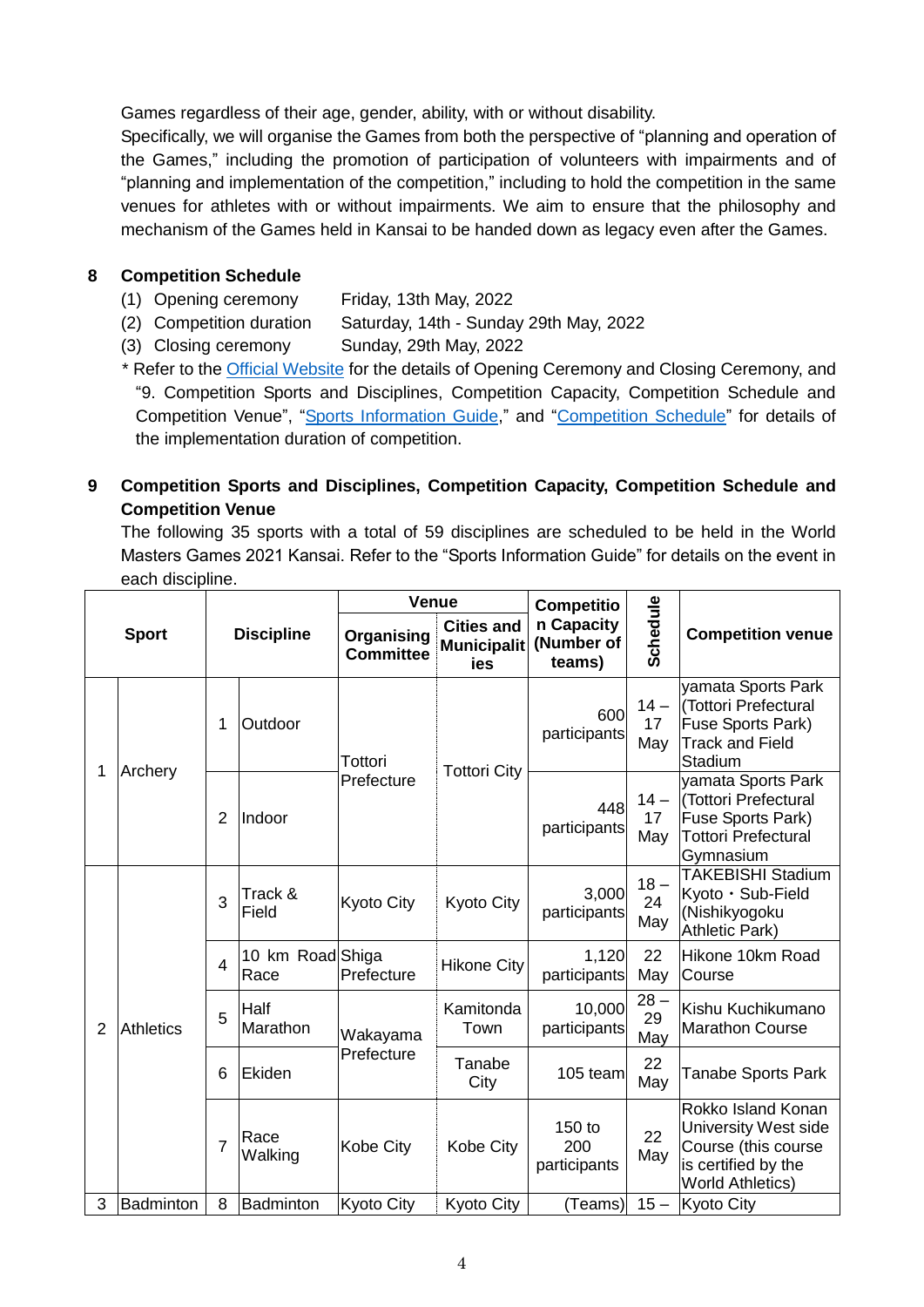|   |                   |                 |                                           |                         |                                        | 90 teams<br>(Singles)<br>300<br>participants<br>(Doubles)<br>400 pairs<br>(Mixed<br>doubles)<br>400 pairs | 22<br>May                                                          | Gymnasium / Kyoto<br>Citizen Sports Hall /<br>Shimadzu Arena<br>Kyoto                                                                                   |
|---|-------------------|-----------------|-------------------------------------------|-------------------------|----------------------------------------|-----------------------------------------------------------------------------------------------------------|--------------------------------------------------------------------|---------------------------------------------------------------------------------------------------------------------------------------------------------|
| 4 | <b>Baseball</b>   | 9               | <b>Baseball</b>                           | Kobe City               | Kobe City<br>Miki City                 | 80 team                                                                                                   | $14-$<br>17<br>May,<br>$19 -$<br>24<br>May,<br>$26 -$<br>27<br>May | <b>Hotto Motto Field</b><br>Kobe / G7 Stadium<br>Kobe / Ajisai<br>Stadium Kita-Kobe/<br>Miki Disaster<br><b>Prevention Park</b>                         |
|   |                   | 10              | Rubber<br><b>Baseball</b>                 | Shiga<br>Prefecture     | Moriyama<br>City<br>Higashiomi<br>City | 66 team                                                                                                   | $14 -$<br>20<br>May                                                | Moriyama Municipal<br>Sports Park Baseball<br>Field/Higashiomi<br>Koto Stadium /<br>Higashiomi Okunono<br>Sports Park /<br>Higashiomi<br>Nagayama Park/ |
| 5 | <b>Basketball</b> | 11              | Basketball                                | Kobe City               | Kobe City                              | 120 team                                                                                                  | $22 -$<br>28<br>May                                                | Green Arena Kobe /<br>Kobe Central<br>Gymnasium / Kobe<br>Tokiwa Arena<br>(Hyogo Prefectural<br>Cultural Gymnasium)<br>/ Kobe Oji Sports<br>Center      |
|   |                   | 12              | Marathon<br>(including<br>Dragon<br>Boat) | Kyoto<br>Prefecture     | Kyotango<br>City                       | 1,160<br>participants                                                                                     | $15 -$<br>18<br>May                                                | Kumihama Bay<br>Canoe Stadium                                                                                                                           |
|   |                   |                 | 13 Sprint                                 | Nara<br>Prefecture      | Yoshino<br>Town                        | 1,700<br>participants                                                                                     | $20 -$<br>23<br>May                                                | <b>Tsuburo Lake Canoe</b><br>Stadium                                                                                                                    |
| 6 | Canoe             | 14              | Slalom                                    | Tokushima<br>Prefecture | Naka Town                              | 200<br>participants                                                                                       | $28 -$<br>29<br>May                                                | Naka River Wajiki<br>Line                                                                                                                               |
|   |                   | 15 <sub>1</sub> | Polo                                      | Hyogo<br>Prefecture     | Shiso City                             | 35 team                                                                                                   | $20 -$<br>22<br>May                                                | Onzui Lake Canoe<br>Course                                                                                                                              |
|   |                   | 16              | Dragon Boat                               | Shiga<br>Prefecture     | Otsu City                              | 10-Seater→<br>80 team<br>20-Seater→<br>65 team                                                            | $28 -$<br>29<br>May                                                | <b>Biwako Motor Boat</b><br><b>Racing Course</b>                                                                                                        |
|   |                   | 17              | <b>Track</b>                              | Tottori                 | Kurayoshi<br>City                      | 550<br>participants                                                                                       | $18-$<br>21<br>May                                                 | Kurayoshi Cycling<br><b>Track</b>                                                                                                                       |
| 7 | Cycling           | 18              | <b>Road Race</b>                          | Prefecture              | Kurayoshi<br>City<br>Hokuei<br>Town    | 1,100<br>participants                                                                                     | 22<br>May                                                          | Kurayoshi Hokuei<br>Road Race Course                                                                                                                    |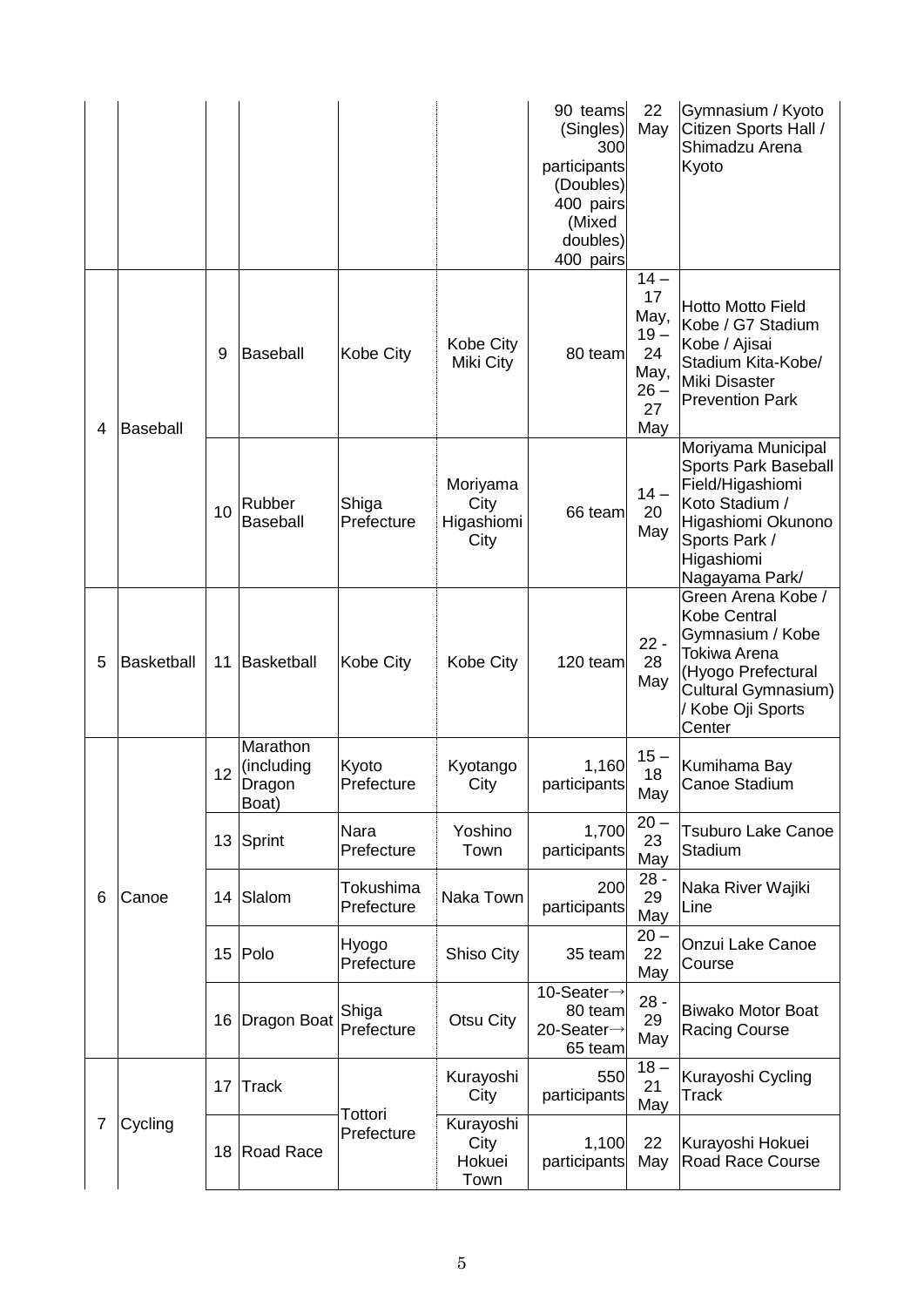|    |                    | 19 | Mountain<br><b>Bike</b> | Kyoto<br>Prefecture     | Wazuka<br>Town                                                      | 1,200<br>participants                                                      | $14 -$<br>16<br>May                        | Yubune MTB Land                                                                                                                                             |
|----|--------------------|----|-------------------------|-------------------------|---------------------------------------------------------------------|----------------------------------------------------------------------------|--------------------------------------------|-------------------------------------------------------------------------------------------------------------------------------------------------------------|
|    |                    | 20 | <b>BMX</b>              | Osaka<br>Prefecture     | Kishiwada<br>City                                                   | 100<br>participants                                                        | $21 -$<br>22<br>May                        | Cyclepia Kishiwada<br><b>BMX Course</b>                                                                                                                     |
| 8  | Dance<br>Sports    | 21 | Dance<br>Sports         | Wakayama<br>Prefecture  | Wakayama<br>City                                                    | 500 Pairs                                                                  | $28 -$<br>29<br>May                        | Wakayama Big<br>Wave                                                                                                                                        |
| 9  | Football           | 22 | Football                | Sakai City              | Sakai City                                                          | 240 team                                                                   | $16-$<br>20<br>May,<br>$23 -$<br>27<br>May | <b>J-GREEN SAKAI</b>                                                                                                                                        |
|    |                    | 23 | Futsal                  |                         |                                                                     | 320 team                                                                   | $18-$<br>25<br>May                         | <b>J-GREEN SAKAI</b>                                                                                                                                        |
| 10 | <b>Flying Disc</b> |    | 24 Ultimate             | Kyoto<br>Prefecture     | Uji City                                                            | <b>Master Mix:</b><br>30 teams<br><b>Grand Mast</b><br>er Mix:<br>30 teams | $14-$<br>16<br>May,<br>$20 -$<br>22<br>May | Kyoto Prefectural<br>Yamashiro Sports<br>Park                                                                                                               |
| 11 | Gateball           | 25 | Gateball                | Kyoto<br>Prefecture     | Kyotanba<br>Town                                                    | 64 team                                                                    | $14-$<br>15<br>May                         | Kyoto Tamba Park                                                                                                                                            |
| 12 | Golf               | 26 | Golf                    | Tokushima<br>Prefecture | Tokushima<br>City/<br>Naruto City/<br>Awa City/<br>Kamiyama<br>Town | 900<br>participants                                                        | $23 -$<br>25<br>May,<br>27<br>May          | Tokushima Country<br>Club/Grandee<br>Naruto Golf Club<br>36/Naruto Country<br>Club/J Classic Golf<br>Club/Takagawa<br>Higashi-tokushima<br><b>Golf Club</b> |
| 13 | Ground<br>Golf     |    | 27 Ground Golf          | Tottori<br>Prefecture   | Yurihama<br>Town                                                    | 672<br>participants                                                        | $27 -$<br>28<br>May                        | The Home of Ground<br>Golf "Shiokaze no<br>Oka Tomari"                                                                                                      |
| 14 | Handball           |    | 28 Handball             | Kyoto<br>Prefecture     | Kyotanabe<br>City/<br>Uji City                                      | 76 team                                                                    | $14 -$<br>22<br>May                        | <b>Tanabe Central</b><br>Gymnasium/<br>Kyoto Prefectural<br>Yamashiro Sports<br>Park Gymnasium                                                              |
| 15 | Hockey             | 29 | Hockey                  | Shiga<br>Prefecture     | Maibara<br>City                                                     | 70 Teams                                                                   | $14 -$<br>22<br>May                        | <b>OSP</b> hockey<br>stadium/Maibara City<br>1st Ground                                                                                                     |
| 16 | Judo               | 30 | Judo                    | Tottori<br>Prefecture   | Yonago<br>City                                                      | 500<br>participants                                                        | $20 -$<br>22<br>May                        | <b>Totttori Prefectural</b><br><b>Budokan</b>                                                                                                               |
| 17 | Karate             | 31 | Karate                  | Kyoto<br>City           | Kyoto City                                                          | 580<br>participants                                                        | $20 -$<br>22<br>May                        | Kyoto City Budo<br>Center                                                                                                                                   |
| 18 | Lifesaving         | 32 | Lifesaving              | Fukui<br>Prefecture     | Takahama<br>Town                                                    | 500<br>participants                                                        | $21 -$<br>22<br>May                        | Wakasawada Beach                                                                                                                                            |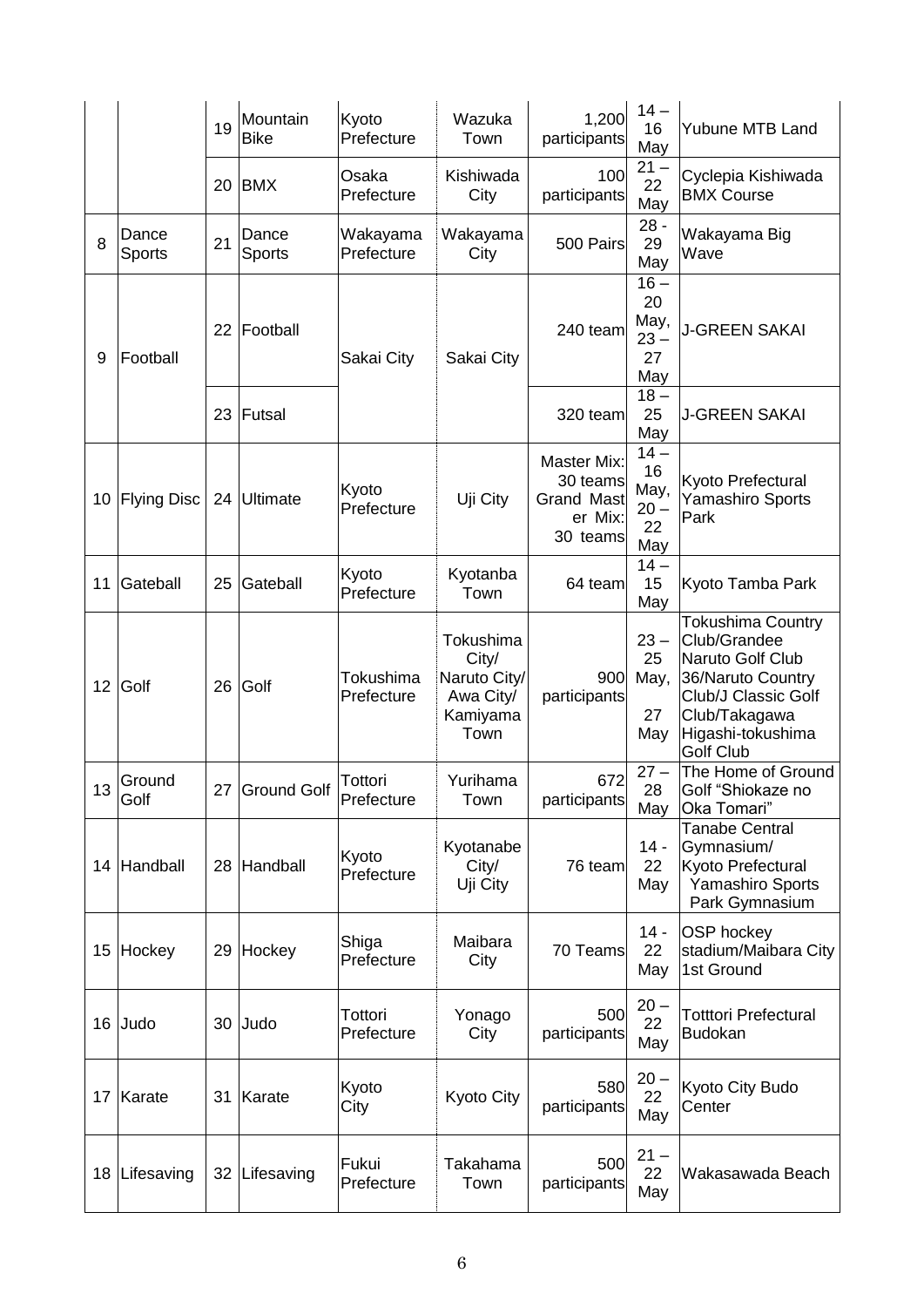|    |                  |    | 33 Sprint    | Kobe City              | Kobe City                                                   |                          | $20 -$<br>22<br>May                         | Port Island, etc.<br>(planned)                                                                                                                                                                                          |
|----|------------------|----|--------------|------------------------|-------------------------------------------------------------|--------------------------|---------------------------------------------|-------------------------------------------------------------------------------------------------------------------------------------------------------------------------------------------------------------------------|
| 19 | Orienteerin<br>g |    | 34 Forest    | Hyogo<br>Prefecture    | Yabu City/<br>Kamikawa<br>Town/<br>Kami Town                | No<br><i>limitations</i> | $24 -$<br>28<br>May                         | Hachikita<br>Highland/Uwano<br>Highland<br>Hachi Highland/<br>Sugigasawa<br>Highland/Mineyama<br>Highland                                                                                                               |
| 20 | Rowing           | 35 | Rowing       | Shiga<br>Prefecture    | Otsu City                                                   | 1,632<br>participants    | $22 -$<br>26<br>May                         | <b>KANSAIMIRAI</b><br><b>ROWING</b><br>CENTER(Biwako<br><b>Rowing Center)</b>                                                                                                                                           |
| 21 | <b>Rugby</b>     | 36 | <b>Rugby</b> | Osaka<br>Prefecture    | Higashiosa<br>ka City                                       | 47 Teams                 | $14-$<br>15<br>May,<br>$21 -$<br>22<br>May  | Higashiosaka City<br>Hanazono Rugby<br>Stadium                                                                                                                                                                          |
| 22 | Sailing          | 37 | Sailing      | Wakayama<br>Prefecture | Wakayama<br>City                                            | 300<br>participants      | $19 -$<br>22<br>May<br>$26 -$<br>29<br>May  | Wakayama Sailing<br>Center                                                                                                                                                                                              |
|    |                  | 38 | Windsurfing  |                        |                                                             | 100<br>participants      | $19 -$<br>22<br>May                         | Wakayama Sailing<br>Center                                                                                                                                                                                              |
| 23 | Shooting         | 39 | Clay         | Hyogo<br>Prefecture    | Okayama<br>City                                             | 282<br>participants      | $17 -$<br>18<br>May<br>$20 -$<br>22<br>May  | Okayama Clay<br><b>Target Shooting</b><br>Range                                                                                                                                                                         |
|    |                  | 40 | <b>Rifle</b> | Wakayama<br>Prefecture | Kainan City                                                 | 604<br>participants      | $19-$<br>22<br>May                          | Wakayama Rifle<br><b>Shooting Range</b>                                                                                                                                                                                 |
| 24 | Softball         | 41 | Softball     | Shiga<br>Prefecture    | Kusatsu<br>City/<br>Moriyama<br>City/<br>Higashiomi<br>City | 182 Teams                | $22 -$<br>24<br>May,<br>$26 -$<br>28<br>May | <b>Kusatsu Green</b><br>Stadium/Yabase<br>Kihan Island Park/<br>Moriyama Municipal<br>Sports Park/<br>Higashiomi general<br>athletic<br>playground(Nunobiki<br>Multipurpose<br>Ground) /<br>Higashiomi<br>Nagayama Park |
| 25 | Soft Tennis      | 42 | Soft Tennis  | Kyoto<br>Prefecture    | Fukuchiya<br>ma City                                        | 1,380 Pairs              | $21 -$<br>28<br>May                         | Sandanike Park<br><b>Tennis Court</b>                                                                                                                                                                                   |
| 26 | Squash           | 43 | Squash       | Kyoto City             | Kyoto City                                                  | 310<br>participants      | $19-$<br>28<br>May                          | StandOut KYOTO /<br>Kyoto Terrsa                                                                                                                                                                                        |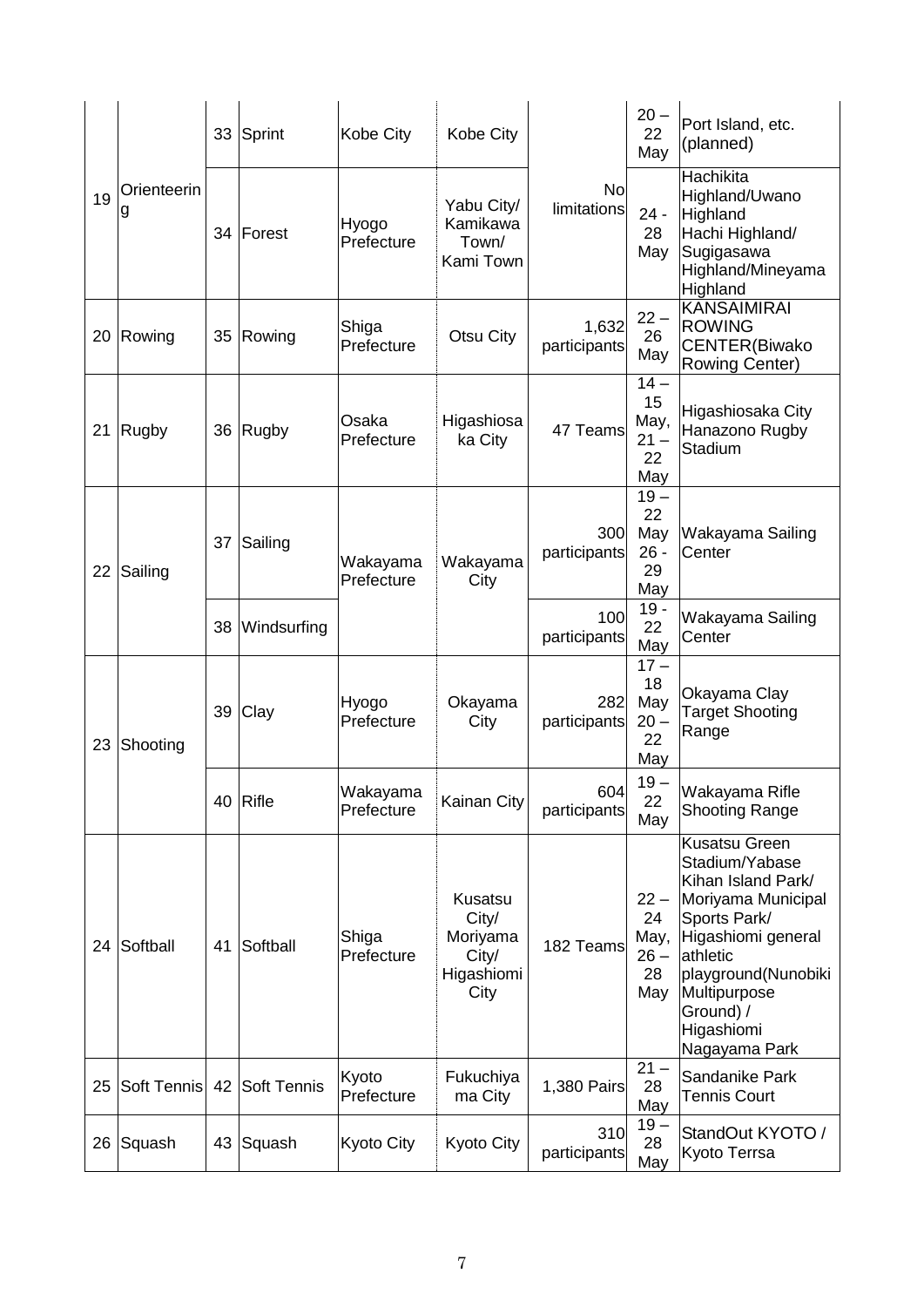|    |                   |    | 44 Swimming                   | Kobe City               | Kobe City                             | 2,500<br>participants                                                                                             | $25 -$<br>29<br>May                        | Kobe Port Island<br><b>Sports Center</b>                                      |
|----|-------------------|----|-------------------------------|-------------------------|---------------------------------------|-------------------------------------------------------------------------------------------------------------------|--------------------------------------------|-------------------------------------------------------------------------------|
|    |                   | 45 | Diving                        | Hyogo<br>Prefecture     | Kobe City                             | 100<br>participants                                                                                               | $27 -$<br>29<br>May                        | Kobe Port Island<br><b>Sports Center</b>                                      |
| 27 | Swimming          | 46 | <b>Water Polo</b>             | Hyogo                   | Amagasaki                             | 18 Teams                                                                                                          | $24 -$<br>26<br>May                        | Amagasaki Sports<br>Forest                                                    |
|    |                   | 47 | Artistic<br>Swimming          | Prefecture              | City                                  | 180<br>participants                                                                                               | $28 -$<br>29<br>May                        | Amagasaki Sports<br>Forest                                                    |
|    |                   | 48 | <b>Open Water</b>             | Osaka<br>Prefecture     | Sennan<br>City                        | 300<br>participants                                                                                               | 22<br>May                                  | <b>Tarui Southern</b><br>Beach                                                |
| 28 | Table<br>Tennis   | 49 | <b>Table Tennis Kobe City</b> |                         | Kobe City                             | 1,800<br>participants                                                                                             | $14-$<br>16<br>May,<br>$18 -$<br>20<br>May | Green Arena Kobe/<br>Kobe Central<br>Gymnasium                                |
| 29 | Taekwond<br>o     | 50 | Taekwondo                     | Hyogo<br>Prefecture     | Himeji City                           | 470<br>participants                                                                                               | $20 -$<br>22<br>May                        | Hyogo Prefectural<br><b>Budokan</b>                                           |
| 30 | Tennis            | 51 | Tennis                        | Hyogo<br>Prefecture     | Miki City/<br>Kasai City              | Singles:<br>1,228<br>participants<br>Doubles:<br>200 Teams                                                        | $15-$<br>26<br>May                         | Aono Sports Park<br>Aono Tennis<br>Club/Bourbon Beans<br>Dome                 |
| 31 | Tenpin<br>Bowling | 52 | Tenpin<br><b>Bowling</b>      | Tokushima<br>Prefecture | Tokushima<br>City/<br>Ishii Town      | Singles:<br>498<br>participants<br>Doubles:<br>251 Teams<br>Triples:<br>108 Teams                                 | $20 -$<br>23<br>May                        | Suehiro Bowl/<br>Pop Joy Ishii                                                |
| 32 | Triathlon         | 53 | Triathlon                     | Tokushima<br>Prefecture | Minami<br>Town                        | Standard:<br>1,000<br>participants<br>Sprint:<br>300<br>participants<br>Para-triathlo<br>n:<br>50<br>participants | $21 -$<br>22<br>May                        | Hiwasa Umigame<br><b>Triathlon Course</b>                                     |
|    |                   |    | 54 Aquathlon                  | Tokushima<br>Prefecture | Minami<br>Town                        | 350<br>participants                                                                                               | 21<br>May                                  | Hiwasa Umigame<br><b>Triathlon Course</b>                                     |
|    |                   | 55 | Duathlon                      | Kyoto<br>Prefecture     | Nantan City                           | 230<br>participants                                                                                               | 29<br>May                                  | Kyoto Prefecture<br>Nantan City Oigawa<br>Park Green Park and<br>Its vicinity |
| 33 | Tug of War        |    | 56 Tug of War                 | Nara<br>Prefecture      | Katsuragi<br>City/<br>Kashiba<br>City | 576<br>participants                                                                                               | $21 -$<br>22<br>May                        | Shinjo Kenmin<br>Athletic Field 1<br>Kashiba City<br>General Gymnasium        |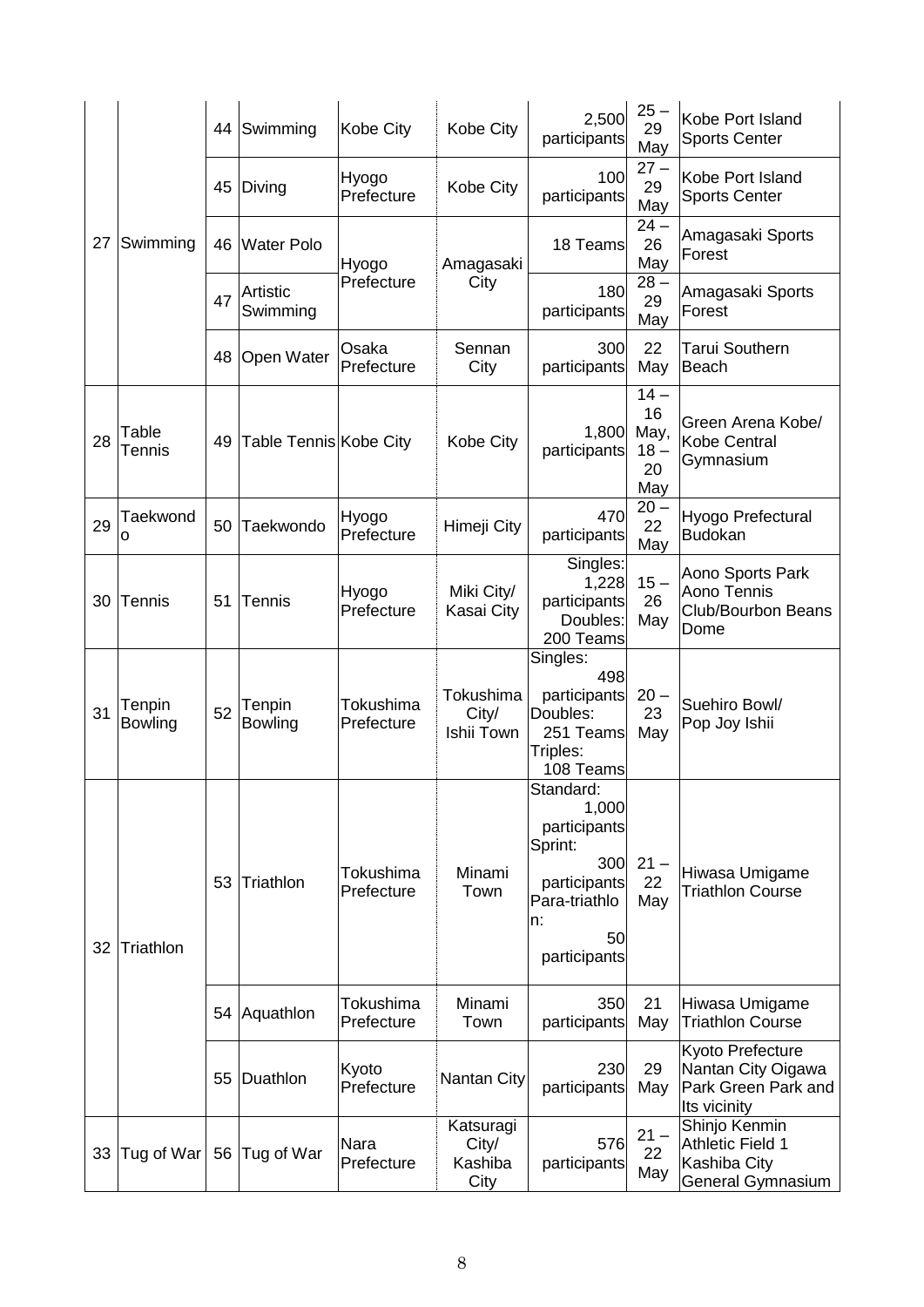| 34 | Volleyball        | 57 | lIndoor       | Wakayama<br>Prefecture  | Wakayama<br>City     | 208 Teams                                | $14 -$<br>17<br>May<br>$19 -$<br>22<br>May | Wakayama Big<br>Whale/<br>Wakayama Big<br>Wave/<br>Wakayama<br>Prefectural<br>Gymnasium/<br>Wakayama<br>Municipal Kanan<br>Gymnasium/ |
|----|-------------------|----|---------------|-------------------------|----------------------|------------------------------------------|--------------------------------------------|---------------------------------------------------------------------------------------------------------------------------------------|
|    |                   | 58 | Beach         | Hyogo<br>Prefecture     | Minamiawaj<br>i City | Pair:<br>200 pairs<br>Four:<br>200 teams | $15-$<br>20<br>May                         | Keinomatsubara<br><b>Beach Volley Court</b>                                                                                           |
| 35 | Weightliftin<br>g | 59 | Weightlifting | Tokushima<br>Prefecture | Naruto City          | 800<br>participants                      | $16 -$<br>24<br>May                        | Amino-Value Hall                                                                                                                      |

\* Refer to the [Sports Information Guide](https://www.wmg2021.jp/en/games/list) for details of each competition.

\* Refer to the [Competition Venue Map](https://wmg2021.jp/en/games/pdf/venue.pdf) for location of each competition venue.

# **10 Participants' Categories and Participation Eligibility**

Persons who fall into the following categories are eligible to participate in the Games after completing the "**12 Application Procedure"** and paying the "**14 Competition participation fee (Entry fee)"** (see "**18 Rights assigned to participants**" for the rights assigned to each category). It shall be understood that all participants will participate in the Games with the consent of their families and relatives, and underaged participants (under 20 years of age under the Civil Code and the Act on the Protection of Personal Information), adult ward, persons under curatorship and persons under assistance shall have obtained consent from legal representatives such as persons in parental authority in advance.

All participants are advised to take full care of themselves including a medical checkup and sufficient training when participating in a competition (participation or involvement).

Neither participation application nor participation fee is required for spectators, however for reasons of the competition operation, there might be circumstances that does not allow spectators to watch Games.

- (1) Category of "Athletes (Competition Participants)" Categories applicable to athletes (players). As a general rule, persons who are 30 years of age or older and who are in a healthy state to allow them participate in the competition are eligible. Provided, however, that the details on the eligibility to participate are defined in the [Sports Information Guide](https://www.wmg2021.jp/en/games/list) by discipline. (2) Category of "Non-Playing Officials (Persons related to the competition)"
- Categories applicable to people who will involve and participate in the Games as a director, coach, manager, etc., except Athletes in the item (1). Person who is 12 years of age or older (as of 1 April 2022) is eligible.
- (3) Category of "Supporters"

This category is provided for people who do not participate in the competition, but supporting participants, enliven the event and tour the host country and region to enjoy their culture. Except the right to participate in the competition, they have the same rights and privileges as Athletes and Non-Playing Officials.

Person who is 12 years of age or older (as of 1 April 2022) is eligible.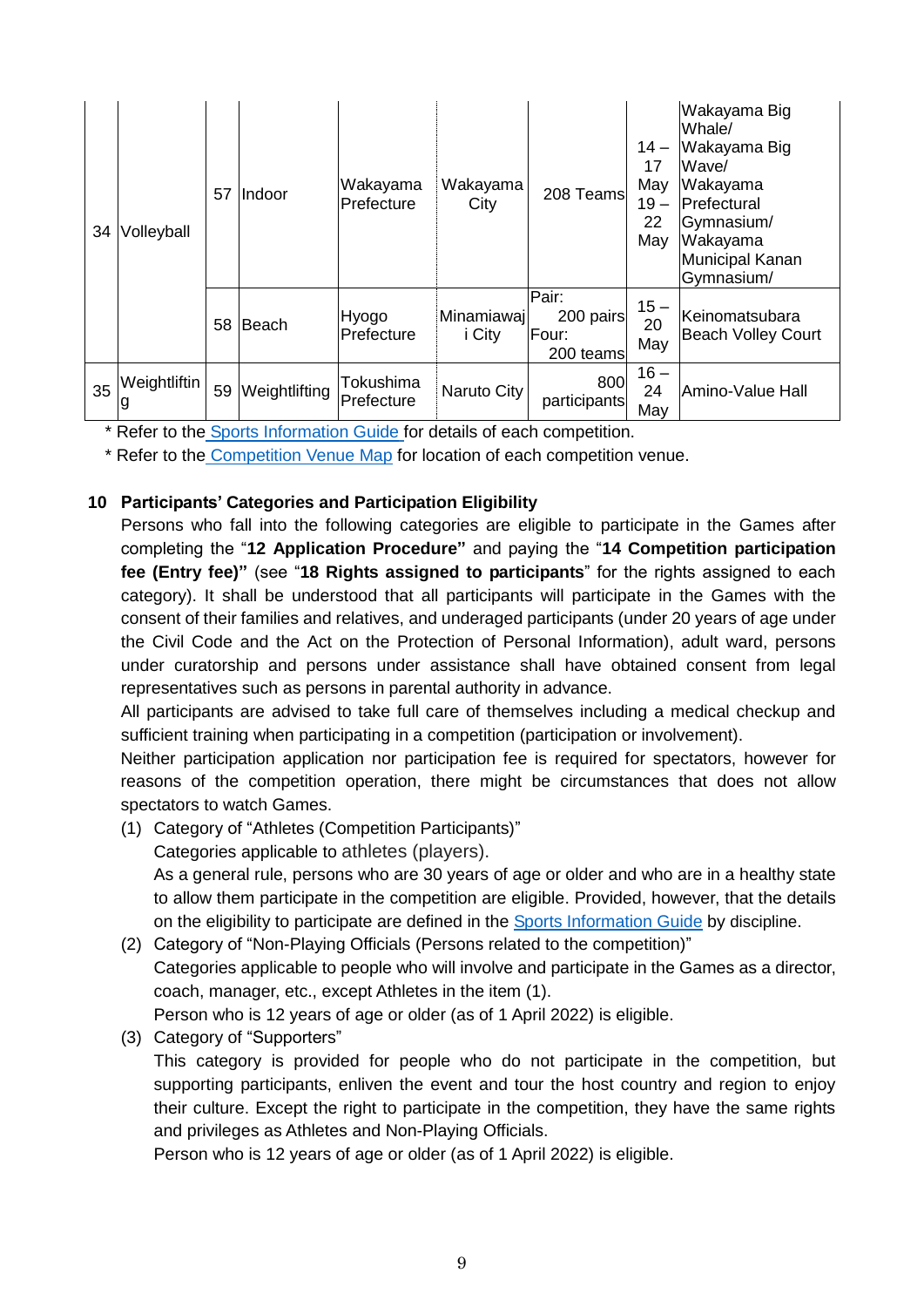# **11 Competition Overview**

# (1) Competition Rules

The competition rules will be defined in the **Sports Information Guide.** 

- (2) Competition disciplines in which persons with impairments can participate The following will be the disciplines in which persons with impairments can participate.
	- a) Disciplines in which consideration is taken for persons with impairments Athletics (Track & Field, 10 km Road Race, Half Marathon), Canoe (Marathon, Dragon Boat), Cycling (Mountain Bike, BMX), Football (Football, Futsal), Ground Golf, Rugby, Sailing (Sailing), Squash, Swimming (Swimming, Artistic Swimming), Tenpin Bowling, Triathlon (Triathlon, Aquathlon, Duathlon), Tug of War
	- b) Disciplines in which the category for persons with impairments is provided Archery (Outdoor, Indoor), Athletics (Track & Field), Basketball (Wheelchair Basketball), Canoe (Marathon, Sprint), Cycling (Track, Road Race), Judo, Rowing, Shooting (Clay, Rifle), Swimming (Swimming, Artistic Swimming), Table Tennis, Tennis (Wheelchair Tennis), Triathlon (Triathlon, Duathlon), Volleyball (Deaf Beach Volleyball)

# (3) Others

- a) Athletes can concurrently serve as a director, coach, manager, etc. (Non-Playing Officials)
- b) When there is a need to enter the competition space, a participation application as a "Non-Playing Officials" must be made. Provided, however, that the category of the participation of "Non-Playing Officials" is not provided in some disciplines and the [Sports Information Guide](https://www.wmg2021.jp/en/games/list) must be consulted for further details.
- c) LGBT participants must follow the Guidelines provided by International Masters [Games Association.](https://www.wmg2021.jp/games/pdf/imga-guideline.pdf)

# **12 Application Procedure**

- (1) Persons who wish to participate in the Games must apply for participation through the Entry System in the official website dedicated for the participation application (entry) via PC or smartphone. Check the "Terms of Use of [the Entry System](https://www.wmg2021.jp/en/games/pdf/entry-system.pdf)" when using the Entry System.
- (2) **For application of the entry for competition, it will be first-come and first-serve basis for each event within the discipline, and will be closed when reaching competition capacity.**

It should be noted, however, that additional applications may be accepted after the entry closing depending on the disciplines. Any person who wishes to apply for participation in additional acceptance must register to the [Waiting List](https://www.wmg2021.jp/en/news/detail?id=1350) (\*).

(3) Participants can add participation in different disciplines or options through the Entry System even after the completion of the participation procedure.

\*Waiting List is aimed to gain understanding of the number of people who wish to participate after the competition capacity has reached. Those who register in the list will be preferentially informed prior to announcement to the general public when the additional recruitment is decided.

# **13 Application Acceptance Period**

In principle, the application acceptance period for participating in the Games is as follows (all in Japan time). In addition, the acceptance period may be changed. It should be noted, however, that once the capacity is reached, no further application will be accepted even within the acceptance period of participation.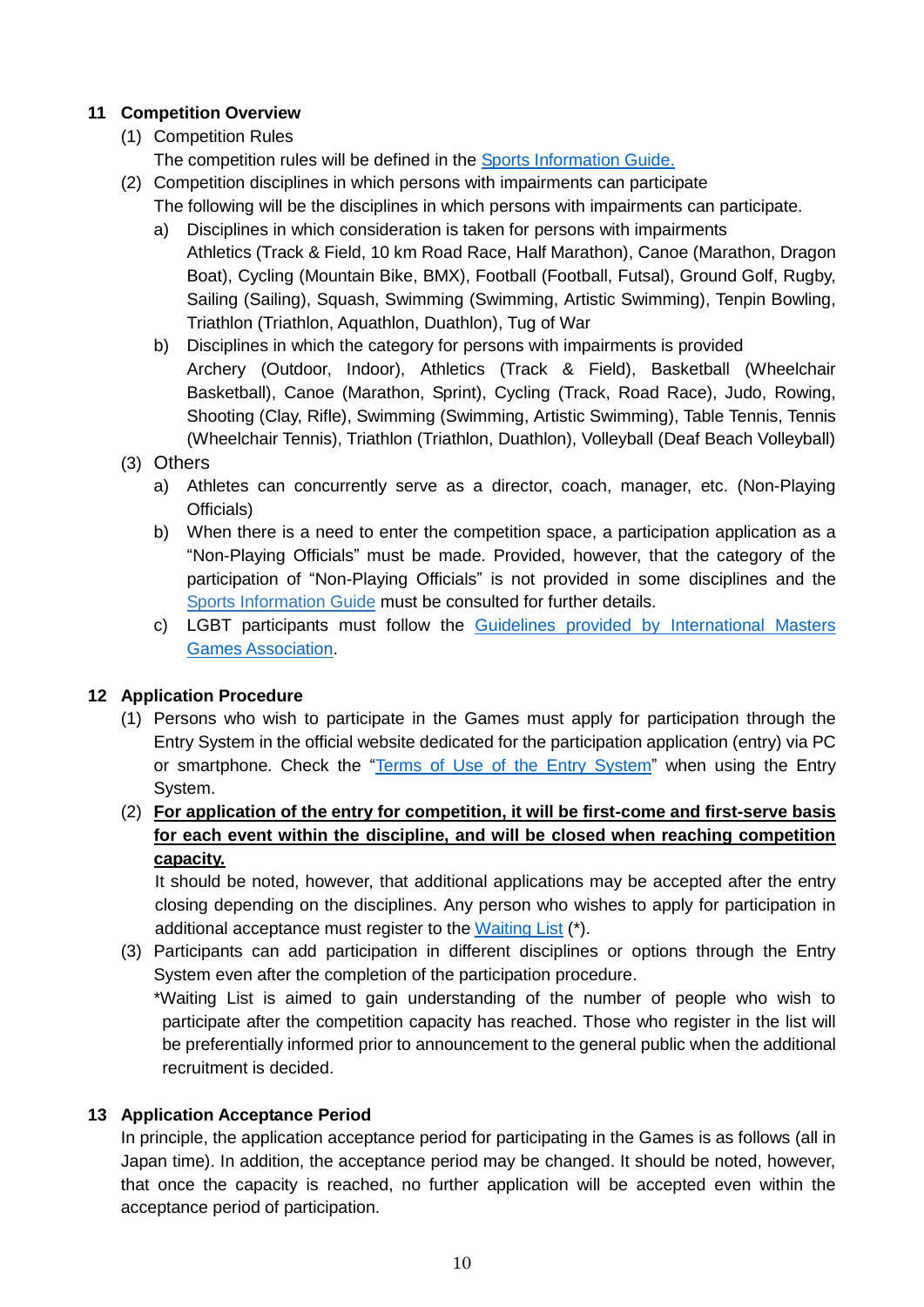- (1) Acceptance commencement date for Early Entry (applicable only to TDSP members\*): Monday, 6 January 2020, from 10:00 a.m.
- (2) Acceptance commencement date for General Entry Saturday, 1 February 2020, from 10:00 a.m.
- (3) Acceptance closing date for Athletes: Monday, 28 February 2022, by 11:59:59 p.m.
- (4) Acceptance closing date for Non-Playing Officials and Supporters, and for Team Athletes (only for adding members)\*:

Thursday, 31 March 2022, by 11:59:59 p.m.

- \*1TDSP (Team Do Sports Portal) members are those who have registered as a member with a portal site of the organising committee that provides a comprehensive sports-related service to sports minded people.
- \*2 No further entry of participants are allowed after the deadline of the item (3), but adding members to the existing teams in team competitions is allowed.

| Participants' category |                                                                                               | Acceptance<br>commencement date                                               | Acceptance closing date                 |
|------------------------|-----------------------------------------------------------------------------------------------|-------------------------------------------------------------------------------|-----------------------------------------|
| <b>Athletes</b>        | • Individual Athletes<br>• Team Athletes<br>(Team<br>representative(leade<br>r) $\rightarrow$ | [Early Entry (applicable<br>only to TDSP members)]<br>Monday, 6 January 2020, | Monday, 28 February<br>2022, 11:59 p.m. |
|                        | <b>Team Athletes</b><br>(Team member*)                                                        | $10:00$ a.m.<br>[General Entry]<br>Saturday, 1 February                       | Thursday, 31 March 2022,                |
| Non-Playing Officials  |                                                                                               | 2020, 10:00 a.m.                                                              | 11:59 p.m.                              |
| Supporters             |                                                                                               |                                                                               |                                         |

\* The entry of the team representative (leader) in team athletes means a new entry (creating team) of a team competition, while the entry of a team member means adding members to the existing team.

# **14 Competition Participation Fee (Entry Fee)**

(1) Fee structure

All fees are in Japanese yen including tax and handling fees and are only for one person participating in individual competition or team competition. Payment in currencies other than in Japanese yen may vary in amount according to the exchange rate applicable at the time of payment.

Neither participation application nor participation fee is required of spectators, however for reasons of the competition operation, there might be circumstances that does not allow spectators to watch games.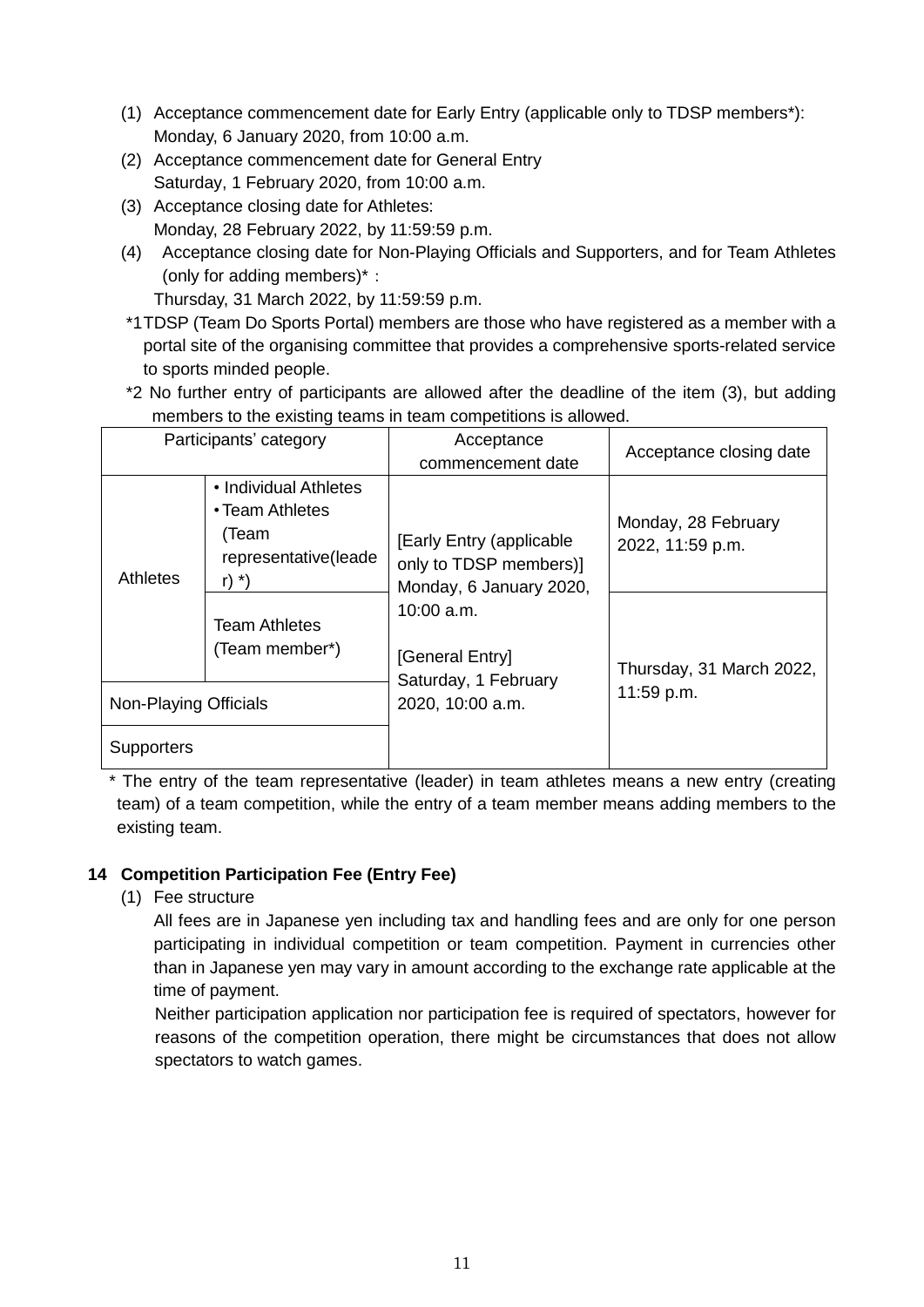|                       |                                   | only, including tax and handling lee)<br>Category of    |                                                               | <b>Basic fee</b>                                                                                                                                                         | Additional fee                                                  | Extra                                               |
|-----------------------|-----------------------------------|---------------------------------------------------------|---------------------------------------------------------------|--------------------------------------------------------------------------------------------------------------------------------------------------------------------------|-----------------------------------------------------------------|-----------------------------------------------------|
|                       |                                   | participants                                            |                                                               | Assigned rights, etc.                                                                                                                                                    | by discipline                                                   | fee*4                                               |
|                       |                                   |                                                         |                                                               | <b>Right to participate</b>                                                                                                                                              |                                                                 |                                                     |
|                       |                                   | <b>Athletes</b>                                         | 24,000 yen<br>Including<br>transportation<br>pass*2           | in competition*3<br>Right to participate in<br>ceremonies<br>Right to use various<br>services<br>Right to use shuttle<br>bus<br>Participants' kit                        | 2,000 yen for<br>each<br>discipline<br>after 6th<br>disciplines | Extra fee<br>by<br>discipline<br>may be<br>charged. |
|                       | Residents in foreign countries *1 | Non-Playing<br><b>Officials</b>                         | 14,000 yen<br>Including<br>transportation<br>pass*2           | Right to get involved<br>in competition<br>Right to participate in<br>ceremonies<br>Right to use various<br>services<br>Right to use shuttle<br>bus<br>Participants' kit |                                                                 |                                                     |
| Participants          |                                   | <b>Supporters</b>                                       | 14,000 yen<br>Including<br>transportation<br>pass*2           | Right to participate in<br>ceremonies<br>Right to use various<br>services<br>Right to use shuttle<br>bus<br>Participants' kit                                            |                                                                 |                                                     |
| Residents in Japan *1 | <b>Athletes</b>                   | 15,000 yen<br>Transportatio<br>n pass*2 not<br>included | Applicable also to<br>residents in foreign<br>countries       | Applicable<br>also to<br>residents in<br>foreign<br>countries                                                                                                            | Applicable<br>also to<br>residents<br>in foreign<br>countries   |                                                     |
|                       |                                   | Non-Playing<br><b>Officials</b>                         | <u>5,000 yen</u><br>Transportatio<br>n pass*2 not<br>included | Applicable also to<br>residents in foreign<br>countries                                                                                                                  |                                                                 |                                                     |
|                       |                                   | <b>Supporters</b>                                       | <u>5,000 yen</u><br>Transportatio<br>n pass*2 not<br>included | Applicable also to<br>residents in foreign<br>countries                                                                                                                  |                                                                 |                                                     |

**World Masters Games 2021 Kansai Competition participation fee**(**In Japanese yen only, including tax and handling fee**)

\*1 Residents in foreign countries and residents in Japan are classified according to their current place of residence (a foreign national living in Japan is classified as "resident in Japan" and his/her status is checked with the resident card). In case where the place of residence is changed and the classification of the participants is changed (from residents in foreign countries to residents in Japan or residents in Japan to residents in foreign countries), please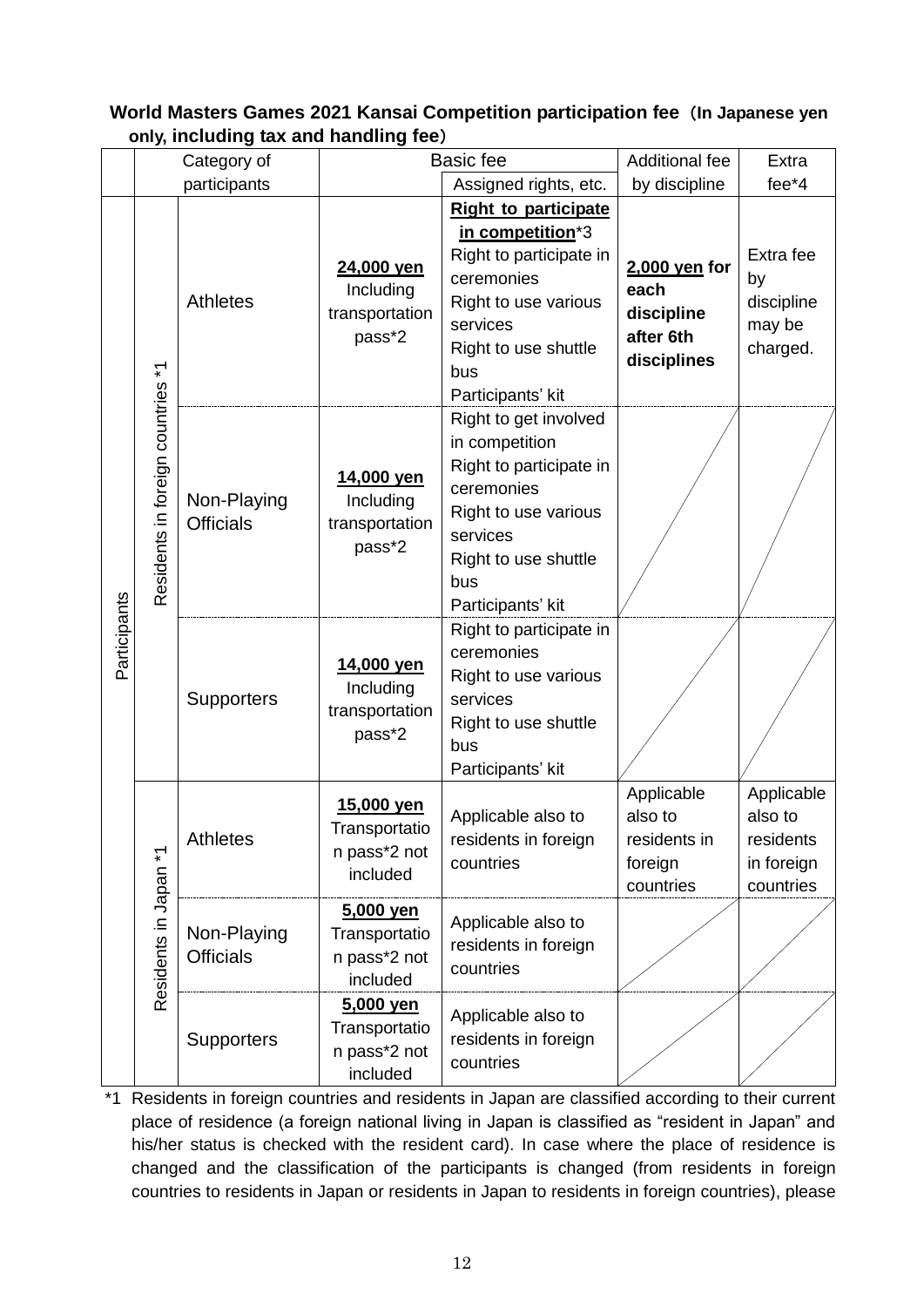contact from the [Contact Form](https://www.wmg2021.jp/en/contact) (e-mail) on the official website. However, residents in foreign countries who have Japanese nationality can apply to participate as residents in Japan as well.

- \*2 This refers to the transportation pass available for use in the suburb (IC card) and available for use in wide areas (wide area pass). The participation fees of residents in foreign countries include the transportation pass and no transportation pass is included in those of residents in Japan. Provided, however, that the transportation pass may be acquired for additional 3,000 yen and 7,000 yen, respectively. Refer to "(2) Transportation Pass" below for more details.
- \*3 A person can participate in a maximum of 5 disciplines out of 59 disciplines. Please note that it is the number of participating disciplines, not the number of Sports that is counted.
- \*4 Please refer to "(3) Extra fee (Special surcharges)" below for more details.
	- (2) Transportation Pass
		- a) What is shown in the Price List above

The following two types of transportation pass are available. The transportation pass is included in the participation fees of residents in foreign countries and not included in those of residents in Japan. Provided, however, that it may be purchased as an option through my page of the Entry System at the time of application for participation or after the completion of the application (on a first-come-first-served basis and one pass for one person.)

Provided, however, that the transportation pass can be purchased as an option through my page of the Entry System during the period Saturday, 1 February 2020, 10:00 a.m. to Thursday, 31 March 2022, 11:59:59 p.m. (in Japan time) and it cannot be acquired later than that period. In addition, the transportation pass is sold as an option for participants resident in Japan and it may not be possible to acquire due to its limited availability.

- (i) Original KANSAI ONE PASS (for use in the suburban area) [Price: 3,000 yen] Original IC card charged with 2,500 yen
- (ii) Original JR Kansai Wide Area Pass (for use in wide areas) [Price: 7,000 yen] JR within the area in which the Games are held can be used for free for a total of 7 consecutive days (except some segments and trains, etc.) In addition, Original JR Kansai Wide Area Pass cannot be used within the Tokushima area, however if you have Original JR Kansai Wide Area Pass, you can receive Original JR Pass (Tokushima area)\* at Masters Village Tokushima.
	- Original JR Pass (Tokushima area) allows unlimited free ride for JR within Tokushima area (including ASA Seaside Railway) for 5 consecutive days.
- (3) Extra fee (Special surcharges)

An additional fee will be required for the participation in the following competition disciplines.

# Golf: 5,000 yen

Shooting (Clay) [Applicable to Residents in Japan]: 10,000 yen Shooting (Clay) [Applicable to Residents in foreign countries]: 35,000 yen Shooting (Rifle) [Applicable to Residents in foreign countries]: 25,000 yen Triathlon (Triathlon) [Applicable to those who have not registered with JTU]:1,000 yen Triathlon (Aquathlon) [Applicable to those who have not registered with JTU]:1,000 yen Triathlon (Duathlon) [Applicable to those who have not registered with JTU]:1,000 yen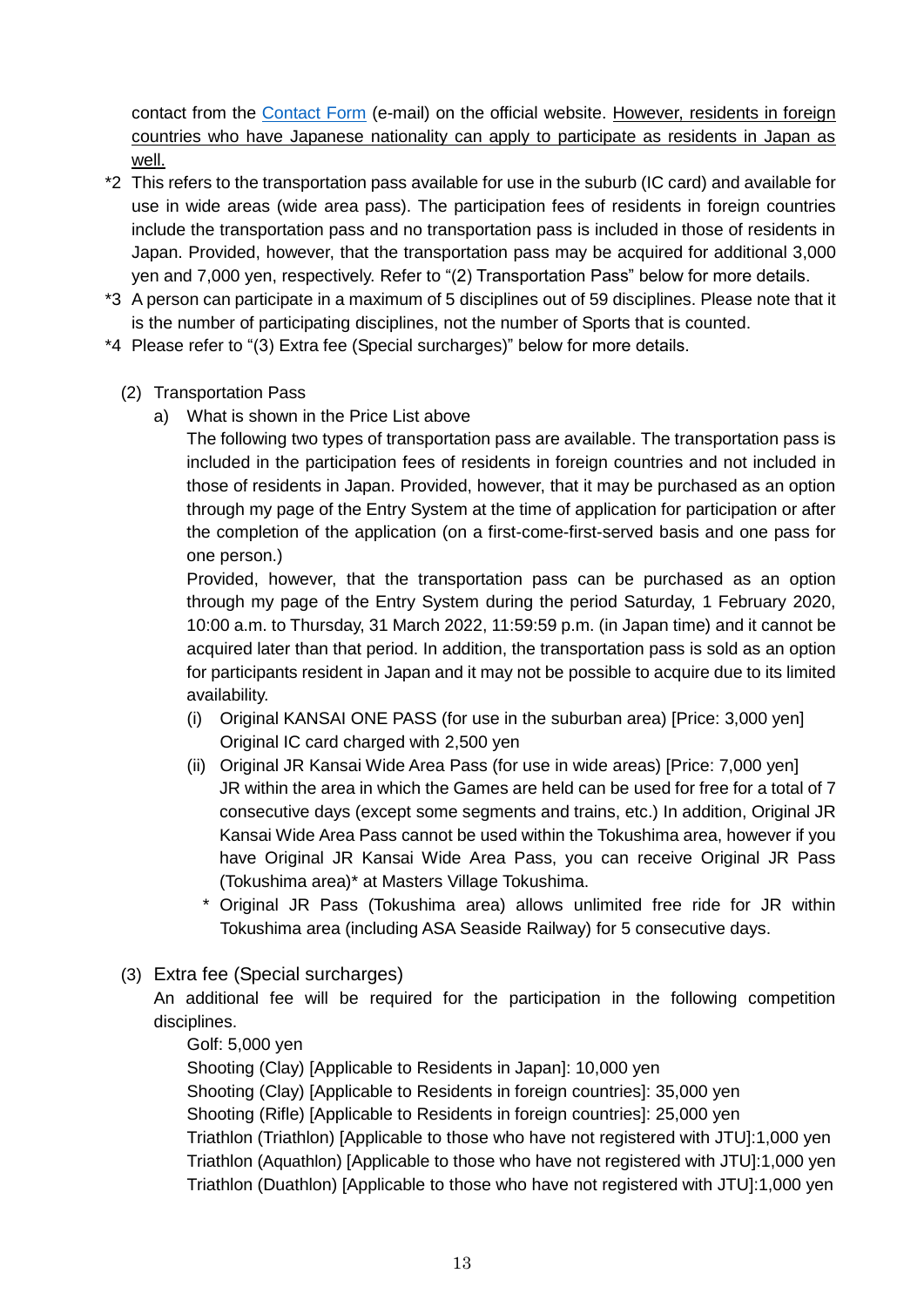(4) Helper (a person who supports an athlete with impairment participating in a competition) When an assistant who provide assistance to persons with impairments is participating in the competition (hereinafter referred to as "helper to accompany an athlete with impairments") , he/she will be exempt from the application for participation and participation fee. In addition, as long as an assistant to persons with impairments is participating in the competition accompanies an athlete with impairment, the right to participate in the opening and closing ceremonies will be provided, provided, however, that when the transportation pass (participants living in Japan need to purchase as an option) and the participants' kit are required, these must be applied for as a Non-Playing Officials or as a Supporter.

# (5) Children of 12 years of age or younger

Persons eligible for participating in the Games are those who pay the competition participation fee as participants (Athletes, Non-Playing Officials or Supporters) and who are 12 years old or older (as of 1 April 2022), and the participation of children who are less than 12 years old (as of 1 April 2022) is not assumed and no competition participation fee established, accordingly. Provided, however, that as long as they are accompanied by a parent or a guardian, they will be provided with the right to participate in the opening and closing ceremonies (although their number is not limited, when the parent or guardian applies for participation in the competition or after the completion of the application, he/she must report his/her intention to be accompanied by children who are less than 12 years old and their number.)

Only the right to participate in the opening and closing ceremonies will be granted, but participants' kit, transportation pass (participants living in Japan need to purchase as an option) or others will not be distributed.

#### **15 Payment Methods**

The following payment methods are available and accepted. It should be noted that there are no fee for both payment by credit card and payment at the convenience store. Change in the payment method will not be accepted after the competition participation fee has been paid.

- (1) Payment by credit card The following credit cards are accepted. VISA, Master, JCB, American Express, Diners Club, and Union Pay
- (2) Payment at the convenience store (applicable only to residents in Japan and only payable in Japan)

Payment can be made using the personal identification payment number at the convenience stores (Seven-Eleven, Lawson, Family Mart, Mini stop, and Seiko Mart are planned to be used, but some shops may not be used). Unless payment is made within the designated period (within 10 days excluding the application day), the application will be cancelled. Therefore, participants are required to complete the payment by the designated date. It should be noted that changes in the application details and refund after payment are not accepted at the convenience stores.

# **16 Handling of the Competition Participation Fees, in Case of Cancellation of Participation, etc.**

When a participant cancels its participation after the completion of the application procedure, due to its own reasons, its participation fee will be handled in the following manner (all in Japan time).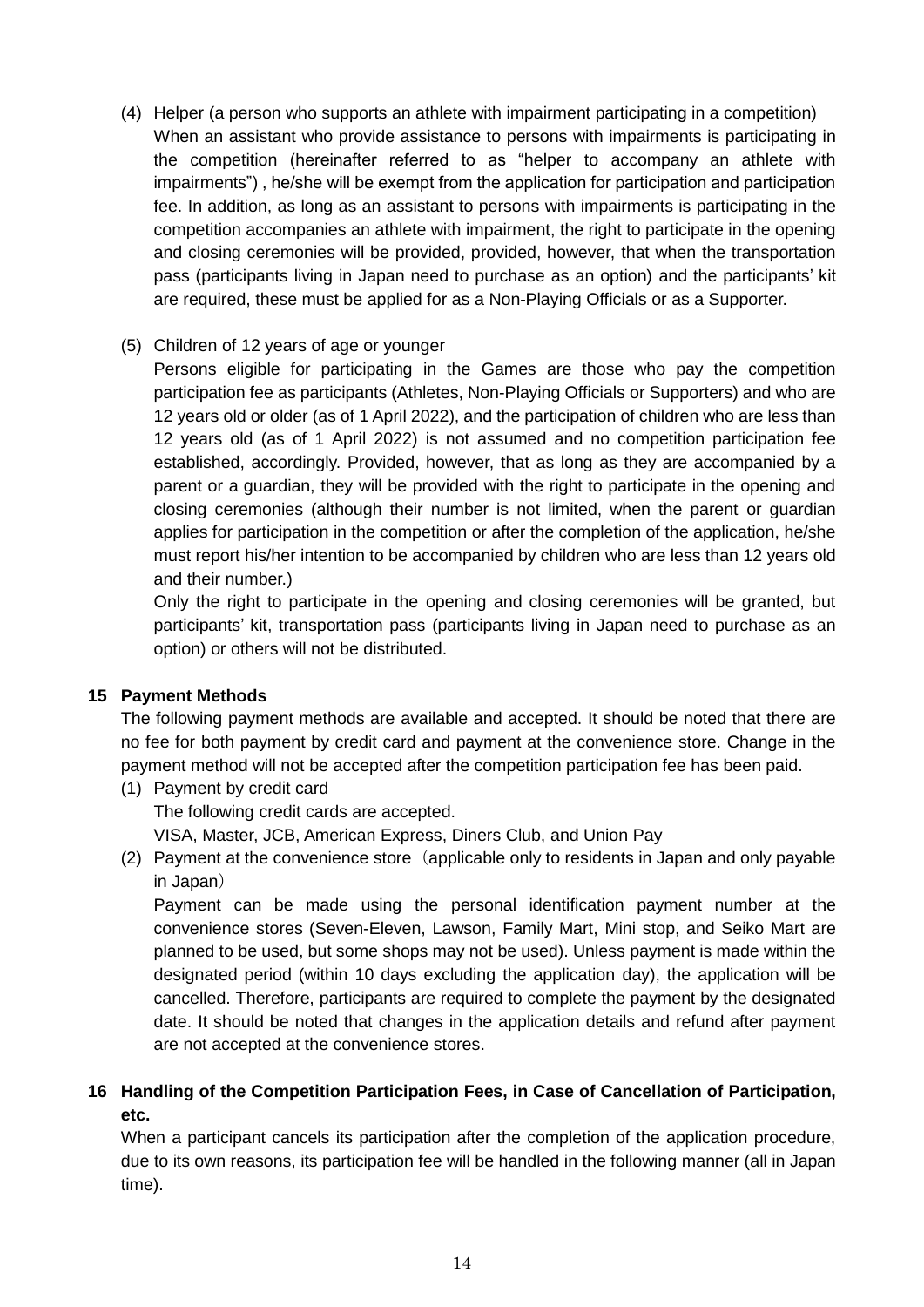| <b>Division</b>                                                                    | All amount excluding the handling fee<br>$(5% \text{ of refund})$ | No refund                       |
|------------------------------------------------------------------------------------|-------------------------------------------------------------------|---------------------------------|
| Basic fee, additional<br>fee by discipline,<br>Extra fee of the<br><b>Athletes</b> | By Monday, 28 February 2022,<br>11:59:59 p.m.                     | Tuesday, 1 March 2022<br>onward |
| Basic fee of<br>Non-Playing Officials<br>and Supporters                            | By Thursday, 31 March 2022, 11:59:59                              | Friday, 1 April 2022            |
| Purchase cost of<br>optional<br>transportation pass                                | p.m.                                                              | onward                          |

\*Refer to the [Cancellation Policy](https://www.wmg2021.jp/en/games/pdf/cancellation-policy.pdf) for further details, including cancellation by the Organisers, natural disaster, etc.

# **17 Other Fees Required**

Rental fees for competition equipment for participants, participation fees for after-party held by discipline, etc., are not included in "**14 Competition Participation Fee (Entry Fee)**" (provided, however, that participation fees for regular social events are free in principle). Further details will be posted in the [Sports Information Guide.](https://www.wmg2021.jp/en/games/list)

# **18 Rights Assigned to Participants**

The rights assigned to participants (Athletes, Non-Playing Officials and Supporters) include the following in addition to the right to acquire the transportation pass.

- (1) Right to participate in competitions The right assigned only to "Athletes" including the right to be awarded with a medal when participating as a competitor and achieving a certain result.
- (2) Right to get involved in competitions The right assigned only to "Non-Playing Officials", which is the right to get involved in a competition as a director, coach, manager, etc. Check the [Sports Information Guide](https://www.wmg2021.jp/en/games/list) for further details.
- (3) Right to participate in ceremonies

Right to participate in both the opening ceremony and closing ceremony and to access areas only open to participants. Submission of the "Accreditation Card" (hereinafter referred to as "AD Card") to be handed over at the time of Accreditation is required.

\* Entry to the ceremony venue

Since there is a limit to the venue's capacity, entry may be restricted. In order to ensure safety in the venue, participants will undergo an ID check and luggage check, and may be asked to refrain from eating and drinking.

The details of the Opening Ceremony and Closing Ceremony are yet to be determined. Once confirmed, the details will be announced in the Participation Terms and Conditions, World Masters Games website, and Entry System.

(4) Right to use various services

Participants who have made the application for participation are eligible to join the Experience Program (paid program) available for participants.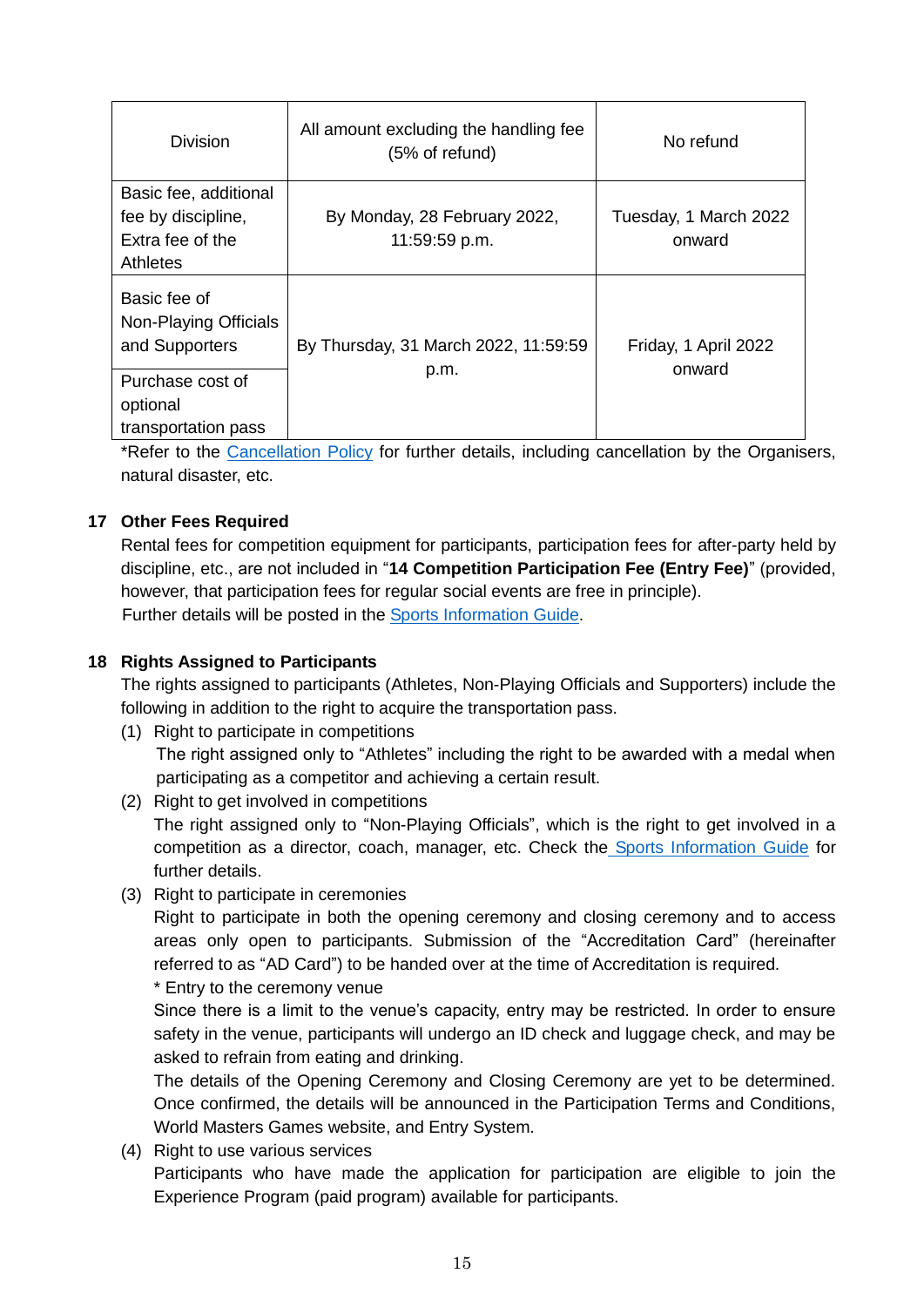#### (5) Right to use shuttle bus

Participants who have made the application for participation are eligible to use the shuttle bus available only for participants. The usage conditions thereof vary depending on the type of bus. Check the [Transportation Information.](https://www.wmg2021.jp/en/games/trafficguide.html)

- (6) Participants' kit
	- a) Backpack
	- b) T-shirt

(Size: see Table below (unisex))

| <b>Size</b> | Height         | Chest/Bust     | Waist         |
|-------------|----------------|----------------|---------------|
| <b>XS</b>   | $157 - 163$ cm | $81 - 87$ cm   | $67 - 73$ cm  |
| S           | $162 - 168$ cm | $85 - 91$ cm   | $71 - 77$ cm  |
| M           | $167 - 173$ cm | $89 - 95$ cm   | $75 - 81$ cm  |
| L           | $172 - 178$ cm | $93 - 99$ cm   | $79 - 85$ cm  |
| <b>XL</b>   | $177 - 183$ cm | $97 - 103$ cm  | $83 - 89$ cm  |
| 2XL         | $182 - 188$ cm | $101 - 107$ cm | $87 - 93$ cm  |
| 3XL         | $187 - 193$ cm | $105 - 111$ cm | $91 - 97$ cm  |
| 4XL         | $192 - 198$ cm | $109 - 115$ cm | $95 - 101$ cm |
| 5XL         | $197 - 203$ cm | $113 - 119$ cm | $99 - 105$ cm |

c) Towel

\*The participants' kit will be handed over at the time of the Accreditation. The kit will not be sent to those who do not come in for the Accreditation.

#### **19 Insurance need to be subscribed by Participants**

The organisers will subscribe accident insurance for participants, however this insurance is applicable only for "injuries incurred during the competition within the competition venues" of the "Athletes and Non-Playing Officials," and does not cover all kinds of risks during the competition. Therefore, participants of the Games are advised to take out insurance against diseases and accidents (Accident insurance, travel insurance, medical insurance, etc.).

In addition, it may be necessary to subscribe specific insurance by the discipline, therefore, please check the [Sports Information Guide](https://www.wmg2021.jp/en/games/list) for details.

#### **20 Games Accreditation**

Accreditation must be completed by all Athletes, Non-Playing Officials and Supporters. Accreditation will be held mainly at the Opening Village between 10 and 13 May (Opening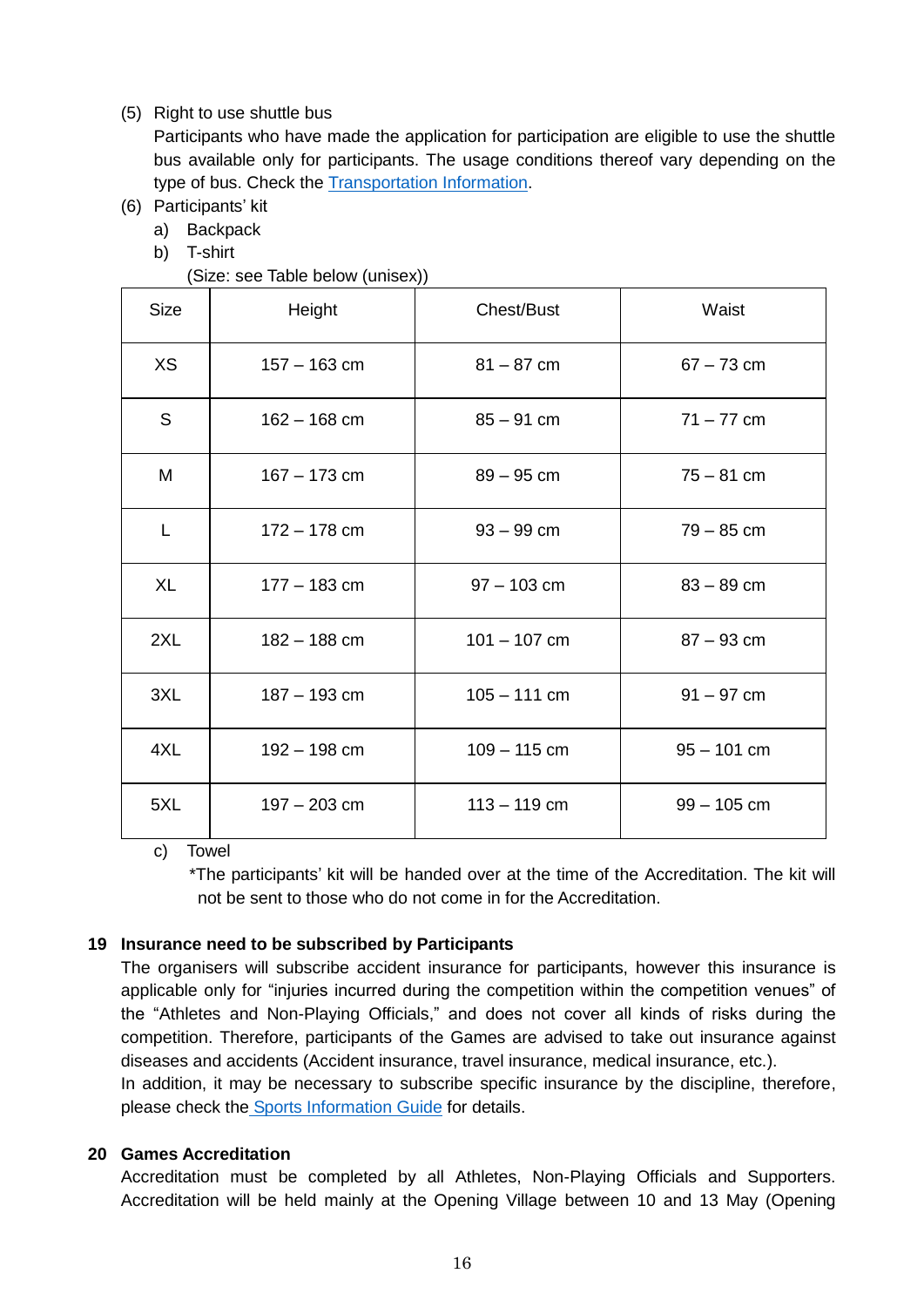Ceremony day) and can be made at each prefectural Masters Village (note the accreditation period, hours, etc.) simultaneously or on subsequent days listed in the item (2) B, C and D below. Both Athletes and Non-Playing Officials must complete the accreditation and sports check-in (see "**21 Sport Check-in**") before taking part in a competition (either participating or getting involved), and the accreditation must be completed by the participating competitor itself before the date of the competition in which it participates.

(1) Accreditation method

At the time of accreditation, QR code screen of the smartphone and an identification verification document with a photograph (any one of passport, Japanese driver's license, my number card or basic resident registration card (with a photograph), residence card and physical impairment certificate is accepted) must be submitted for identification verification. An AD card and the participants' kit will be handed over.

[Participants' category and identity verification documents]

| Participants'         | Identity verification documents                                                                                                     |
|-----------------------|-------------------------------------------------------------------------------------------------------------------------------------|
| category              |                                                                                                                                     |
| Residents in          |                                                                                                                                     |
| foreign countries     | Passport                                                                                                                            |
| Residents in<br>Japan | Passport<br>Japanese driver's license<br>Basic resident registration card (with a photograph) or my<br>number card<br>Resident card |
|                       | Physical impairment certificate                                                                                                     |

# (2) Accreditation venue

The places where the accreditation is held are scheduled as follows. Accreditation can be processed at any venue, however participants are requested to specify the venue where to register at the time of making the application for participation (if you intended to change venue, please register the change through my page of the Entry System by on the last day of the third month prior to the month in which the competition period is to start in Japan time).

a) Opening Village

Venue in which accreditation is accepted from three days before the Opening Ceremony untill the Opening Ceremony day, and which is adjacent to the Opening Ceremony venue.

- (i) Location: Kyoto City Gymnasium (Nishikyogoku Athletic Park)
- (ii) Period: From Tuesday, 10 to Friday, 13 May 2022 (planned)
- (iii) Opening hours: From 8:00 a.m. to 9:00 p.m. (planned)

\*The place is expected to be very crowded on the Opening Ceremony day (13 May). Since the submission of the AD card handed at the accreditation is required to participate in the Opening Ceremony, those who plan to participate in it are advised to complete the accreditation procedure by the day prior to the Opening Ceremony.

# b) Masters Village

Prefectural venues with easy traffic access in which accreditation is accepted from after the Opening Ceremony until the Closing day

- (i) Location: One place in each prefecture = 9 places in total (see Table below)
- (ii) Period: See Table below (planned)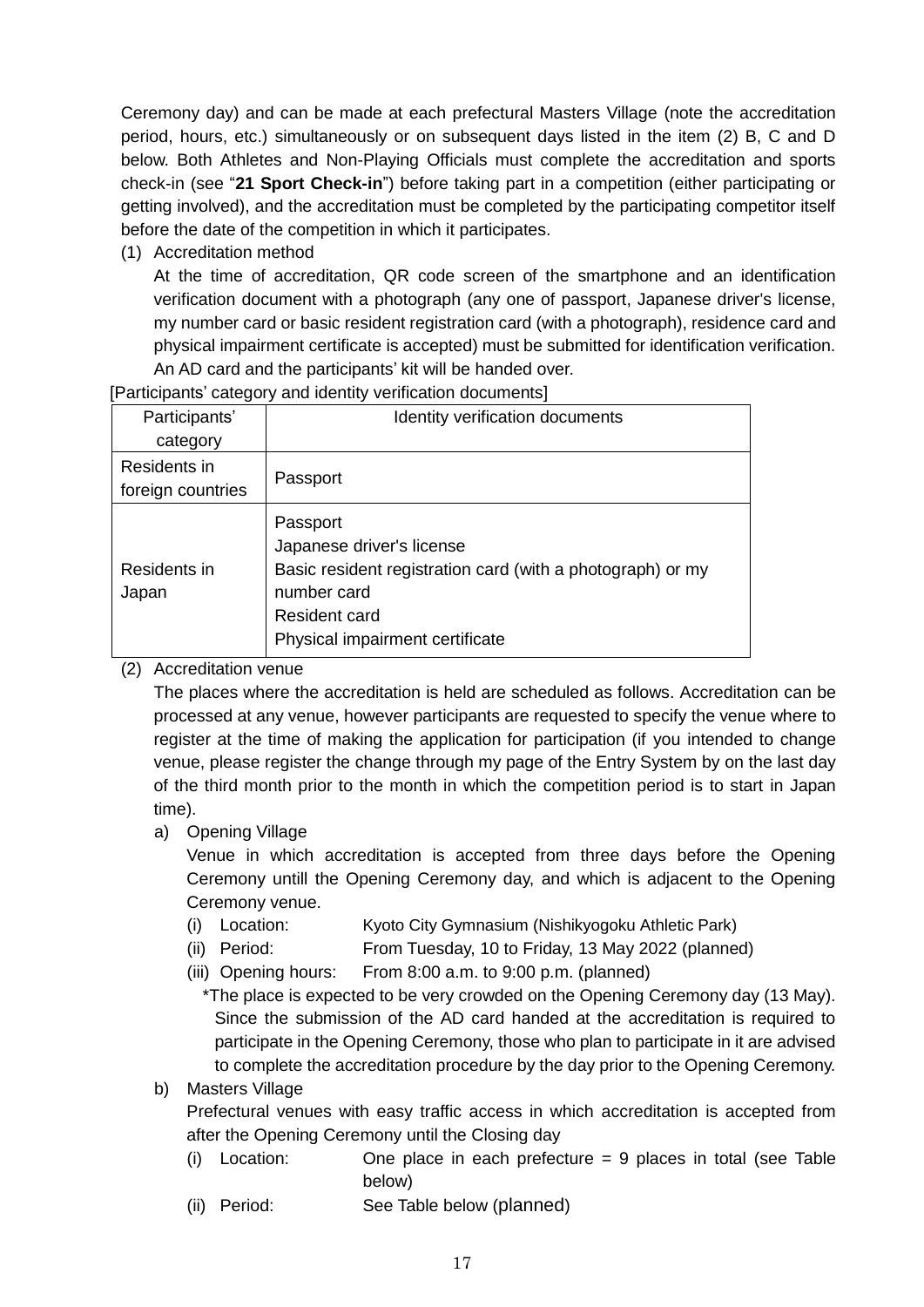|  |  | (iii) Opening hours: | See Table below (planned) |
|--|--|----------------------|---------------------------|
|--|--|----------------------|---------------------------|

| Name                               | Venue                                                             | Access from the nearest<br>station                                                                                               | Period and opening<br>hours                                                         |
|------------------------------------|-------------------------------------------------------------------|----------------------------------------------------------------------------------------------------------------------------------|-------------------------------------------------------------------------------------|
|                                    |                                                                   | 5 minutes' walk                                                                                                                  | $14 - 22$ May<br>$(10:00 - 21:00)$                                                  |
| Masters Village<br>Fukui           | Takahama Town Wada<br><b>Community Center</b>                     | from JR Wakasa<br><b>Wada Station</b>                                                                                            | $23 - 28$ May<br>$(10:00 - 21:00)$<br>*No accreditation service will<br>be provided |
| Masters Village<br>Shiga           | Hamaotsu<br>A-Qus                                                 | 5 minutes' walk from<br>Keihan<br><b>Biwako</b><br>hamaotsu Station                                                              | $13 - 29$ May<br>$(10:00 - 21:00)$                                                  |
| <b>Masters Village</b><br>Kyoto    | <b>Kyoto Station</b><br><b>Underground Shopping</b><br>Area Porta | Directly connected to<br>JR Kyoto Station                                                                                        | $14 - 29$ May<br>$(10:00 - 21:00)$                                                  |
| Masters Village<br>Osaka           | Portas Square (planned)                                           | Directly connected to the<br>West exit of<br>Nankai<br>Sakai Station                                                             | $14 - 28$ May (planned)<br>$(10:00 - 21:00)$                                        |
| <b>Masters Village</b><br>Hyogo    | Duo Kobe<br>"Duo Dome"                                            | 1 minute walk from JR<br>Kobe Station & directly<br>connected to Kosoku<br>Kobe Station of Kobe<br>Rapid<br>Transport<br>Railway | $13 - 29$ May<br>$(10:00 - 21:00)$                                                  |
|                                    |                                                                   |                                                                                                                                  | $14 - 23$ May<br>$(10:00 - 21:00)$                                                  |
| <b>Masters Village</b><br>Nara     | Nara<br><b>Visitor Center Inn</b>                                 | minutes' walk from<br>8<br>Kintetsu Nara Station                                                                                 | $24 - 28$ May<br>$(10:00 - 21:00)$<br>*No accreditation service will<br>be provided |
| <b>Masters Village</b><br>Wakayama | Wakachika Square                                                  | Directly connected to<br><b>JR Wakayama Station</b>                                                                              | $13 - 29$ May<br>$(10:00 - 21:00)$                                                  |
| <b>Masters Village</b><br>Tottori  | <b>Fumon Square</b>                                               | In front of JR Tottori<br><b>Station</b>                                                                                         | $13 - 28$ May<br>$(10:00 - 21:00)$                                                  |
| Masters Village<br>Tokushima       | <b>Tokushima Clement</b><br>Plaza                                 | Directly<br>connected<br>to<br><b>JR Tokushima Station</b>                                                                       | $14 - 29$ May<br>$(10:00 - 21:00)$                                                  |

c) Center Village

Venue where the application for accreditation is accepted from the Opening Ceremony day to the Closing Ceremony day.

- (i) Location: Umekita SHIP Hall
- (ii) Period: From Friday, 13 to Sunday, 29 May, 2022 (planned)
- (iii) Opening hours: From 10:00 a.m. to 9:00 p.m. (planned)

d) Temporary Accreditation Venue

The following temporary accreditation venues will be established because it takes more than one hour and half in public transportation to reach these competition venues from the master villages established in each prefecture.

(i) Location: 13 places in the competition venues or around the competition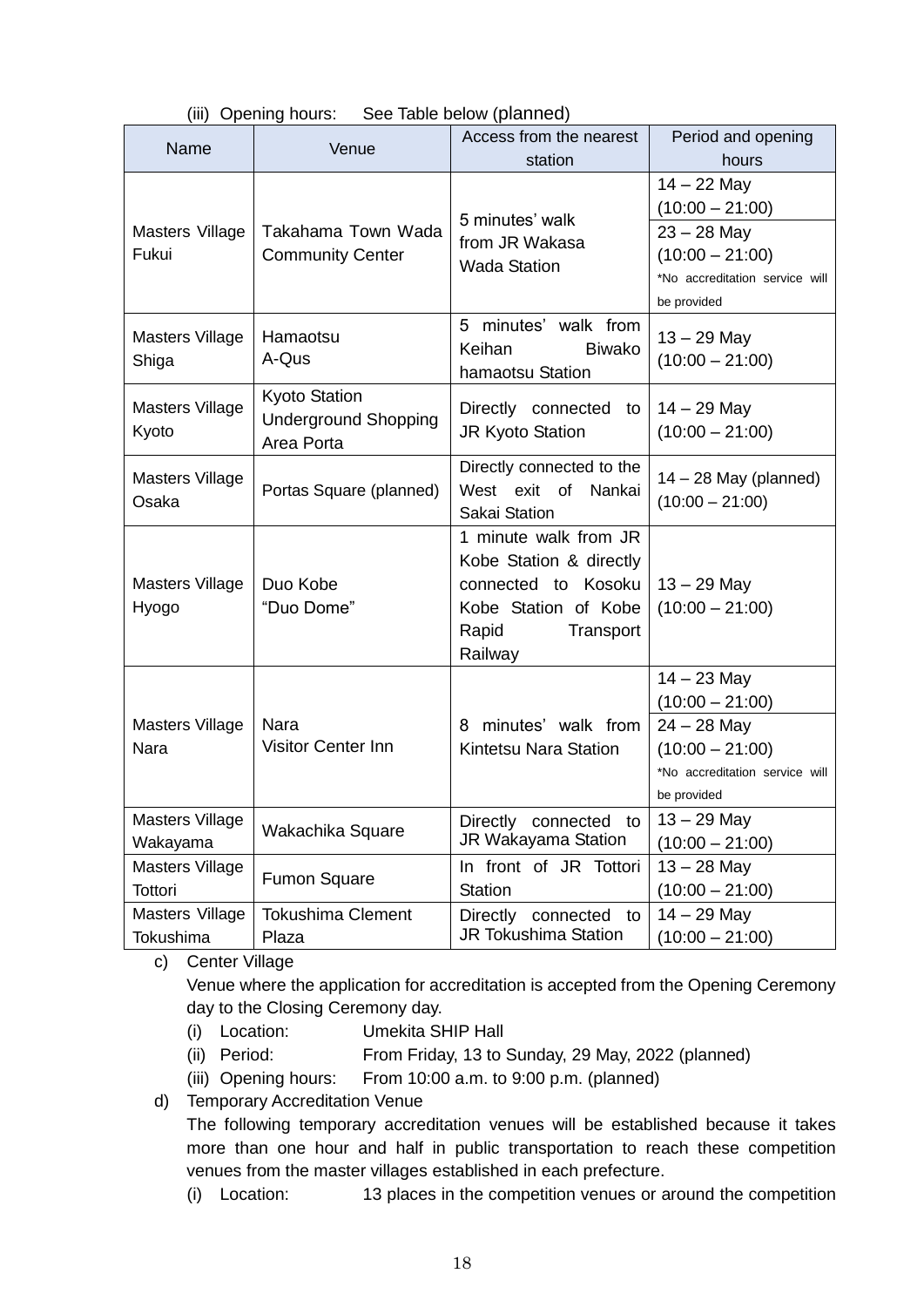venues (see Table below)

(ii) Period: See Table below (planned) (iii) Opening hours: See Table below (planned)

|                        | (iii) Oporinig nours.                                               | <b>OUG TADIG DUIDW (PIAHITION)</b> |                                                                              |                                                                                                  |
|------------------------|---------------------------------------------------------------------|------------------------------------|------------------------------------------------------------------------------|--------------------------------------------------------------------------------------------------|
| Prefecture             | <b>Discipline</b>                                                   | <b>Schedule</b>                    | <b>Temporary Accreditation</b><br>Venue                                      | <b>Period and Opening</b><br>hours                                                               |
| Shiga<br>Prefecture    | Hockey<br><b>Athletics</b><br>(10 km Road<br>Race)                  | $14 - 22,$<br>and 22 May           | <b>JR Maibara Station Free</b><br>Passage between East<br>and West Exit      | 13 - 21 May<br>$(10:00 - 21:00)$                                                                 |
|                        | Canoe<br>(Marathon)                                                 | $15 - 18$<br>May                   | Kumihama Bay Canoe<br>Race Venue<br>(competition venue)                      | 13 May<br>(TBD)<br>$14 - 16$ May<br>$(8:00 - 16:00)$                                             |
| Kyoto                  | Cycling                                                             | $14 - 16$                          | <b>Yubune MTB LAND</b>                                                       | $13 - 16$ May                                                                                    |
| Prefecture             | (Mountain Bike)                                                     | May                                | (competition venue)                                                          | (TBD)                                                                                            |
|                        | Soft Tennis                                                         | $21 - 28$<br>May                   | JR Fukuchiyama Station<br><b>Tourist Information</b>                         | $19 - 20$ May<br>$(9:00 - 18:00)$<br>$21 - 28$ May<br>$(8:00 - 18:00)$                           |
|                        | Canoe (Polo)                                                        | $20 - 22$<br>May                   | Onzuiko Canoe Club<br>house                                                  | $18 - 19$ May<br>$(10:00 - 16:00)$<br>20 May<br>$(8:00 - 9:00)$                                  |
| Hyogo<br>Prefecture    | Orienteering<br>(Forest)                                            | $24 - 28$<br>May                   | Michi-no-Eki (Youka<br>Tajimanokura)                                         | 23 May<br>$(13:00 - 21:00)$<br>24 May<br>$(10:00 - 20:00)$<br>$25 - 26$ May<br>$(17:00 - 20:00)$ |
|                        | Shooting (Clay)                                                     | $17 - 18,20 -$<br>22 May           | TBD(Place in Okayama<br>city)                                                | $13 - 20$ May<br>(TBD)                                                                           |
|                        | Volleyball<br>(Beach)                                               | $15 - 20$<br>May                   | <b>Seidan Social Education</b><br>Center                                     | $14 - 19$ May<br>$(8:00 - 18:00)$<br>20 May<br>$(8:00 - 16:00)$                                  |
| Nara<br>Prefecture     | Canoe (Sprint)                                                      | $20 - 23$<br>May                   | Yoshino Sports Park                                                          | $19 - 23$ May<br>$(7:00 - 15:00)$                                                                |
| Wakayama<br>Prefecture | <b>Athletics</b><br>(EKIDEN)<br><b>Athletics</b><br>(Half Marathon) | 22, 28 and<br>29 May               | <b>JR Kii-Tanabe Station</b><br>Benkei Square                                | $21 - 22$ May,<br>$27 - 29$ May<br>$(9:00 - 18:00)$                                              |
| Tottori<br>Prefecture  | Cycling (Track)<br>Cycling (Road<br>Race)<br><b>Ground Golf</b>     | $18 - 22, 27$<br>and 28 May        | <b>Tottori Prefectural</b><br>Kurayoshi Sports and<br><b>Cultural Center</b> | $17 - 22$ May,<br>$26 - 28$ May<br>$(9:00 - 18:00)$                                              |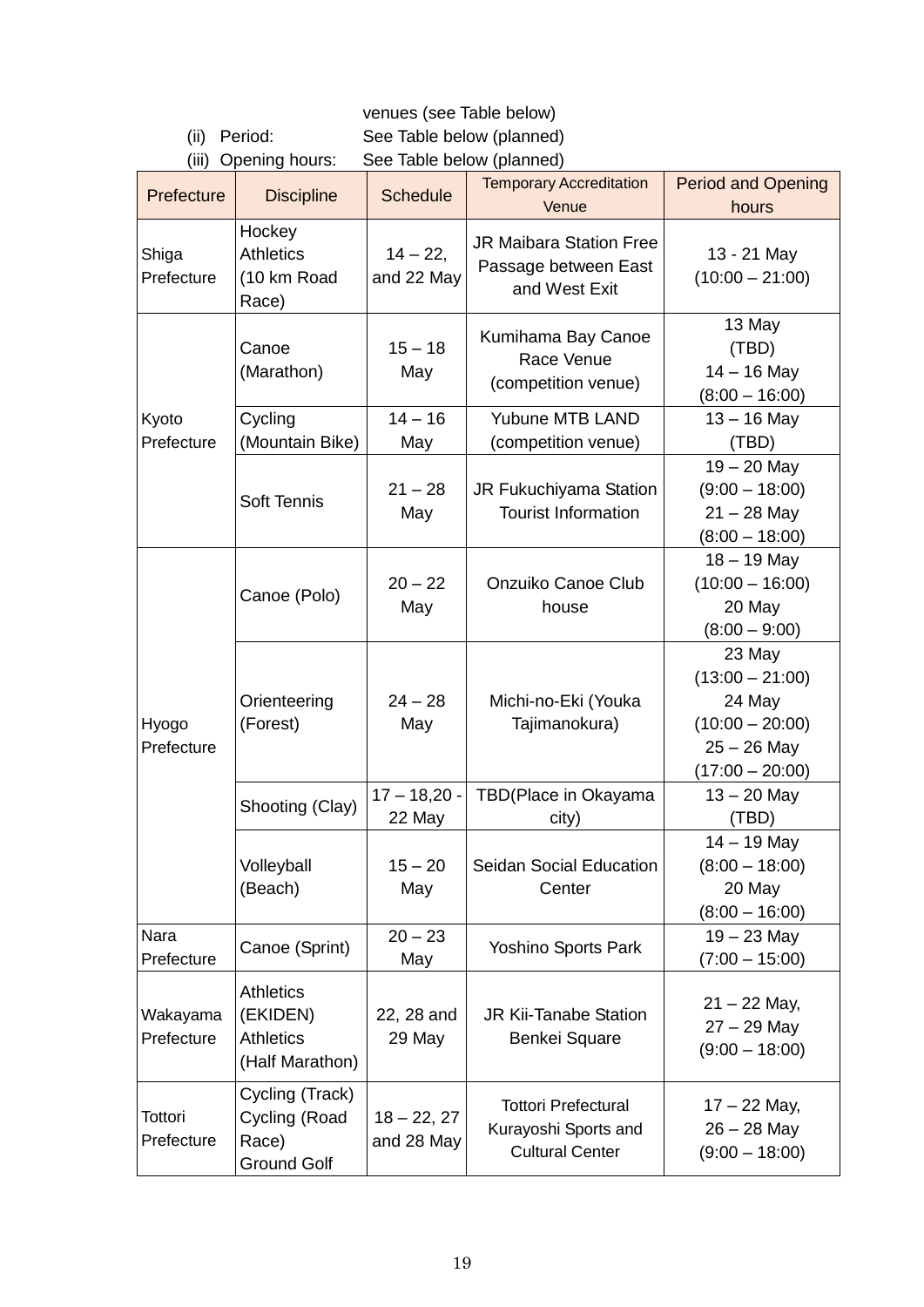|                                                             |           | Judo | $20 - 22$<br>May | <b>Tottori Prefectural</b><br><b>Budoukan</b><br>(competition venue) | 19 May<br>$(12:00 - 18:00)$<br>$20 - 21$ May<br>$(8:30 - 18:00)$ |
|-------------------------------------------------------------|-----------|------|------------------|----------------------------------------------------------------------|------------------------------------------------------------------|
| Canoe (Slalom)<br>Prefecture<br><b>Marine Center</b><br>May | Tokushima |      | 28 and 29        | Naka-cho Wajiki B&G                                                  | $26 - 29$ May<br>$(8:00 - 21:00)$                                |

- (3) Other notes on accreditation
	- a) No application for accreditation will be accepted in any venue outside the accreditation period.
	- b) At the time of accreditation, identity verification is performed (application by a proxy is not accepted. The participant itself must complete the procedure). An identification verification document with a photograph (any one of passport, Japanese driver's license, my number card or basic resident registration card (with a photograph), residence card and physical impairment certificate) must be submitted for identification verification. Accreditation cannot be accepted without its submission.
	- c) Please be sure to bring the issued AD card all the time with you until the end of the competition as its submission access may be requested from the Organisers (access to events or venues may be allowed only to AD card holders). Please note that if it is lost or damaged, it may not be reissued.
	- d) Each participant in team competition must complete the accreditation procedure. Accreditation can be accepted at different venues.

# **21 Sport Check-in**

Both Athletes and Non-Playing Officials must complete the sports check-in before participation in the competition (Supporters are not required to register). After the completion of the accreditation, Athletes and Non-Playing Officials must go to [each competition venue](https://www.wmg2021.jp/en/games/venues.html) for sports check-in (see "**20 Games Accreditation**") before taking part in a competition. Participants in multiple disciplines must register for each competition. Check the [Sports Information Guide](https://www.wmg2021.jp/en/games/list) for further details.

# **22 Doping Control**

- (1) The doping control in accordance with the [World Anti-Doping Code](https://www.playtruejapan.org/entry_img/wada_code_2021_jp_20201218.pdf) and the [International](https://d3tfdru9q5sbcz.cloudfront.net/2021/06/2021-IMGA-ADR.pdf)  Masters [Games Association Anti-Doping Rules](https://d3tfdru9q5sbcz.cloudfront.net/2021/06/2021-IMGA-ADR.pdf) shall apply to this competition.
- (2) Anti-doping activities (doping inspections and anti-doping education activities) shall be conducted in accordance with the International Masters [Games Association Anti-Doping](https://d3tfdru9q5sbcz.cloudfront.net/2021/06/2021-IMGA-ADR.pdf)  [Rules.](https://d3tfdru9q5sbcz.cloudfront.net/2021/06/2021-IMGA-ADR.pdf)
- (3) Participants are deemed to have agreed to be subject to doping control procedures in accordance with the International Masters [Games Association Anti-Doping Rules](https://d3tfdru9q5sbcz.cloudfront.net/2021/06/2021-IMGA-ADR.pdf) upon entry to the competition. Participants are advised to check the [International Masters](https://d3tfdru9q5sbcz.cloudfront.net/2021/06/2021-IMGA-ADR.pdf) [Games Association Anti-Doping Rules](https://d3tfdru9q5sbcz.cloudfront.net/2021/06/2021-IMGA-ADR.pdf) for more details.
- (4) This competition aims to promote anti-doping activities as an activity to protect clean sports and clean athletes in order to leave various values of sports to the next generation through sports in cooperation with the Japan Anti-Doping Agency.

# **23 Handling of Personal Information**

The Organisers will handle personal information based on the "[Personal Information Policy](https://wmg2021.jp/en/common/pdf/personal_information.pdf)" in compliance with the Act on the Protection of Personal Information and related laws and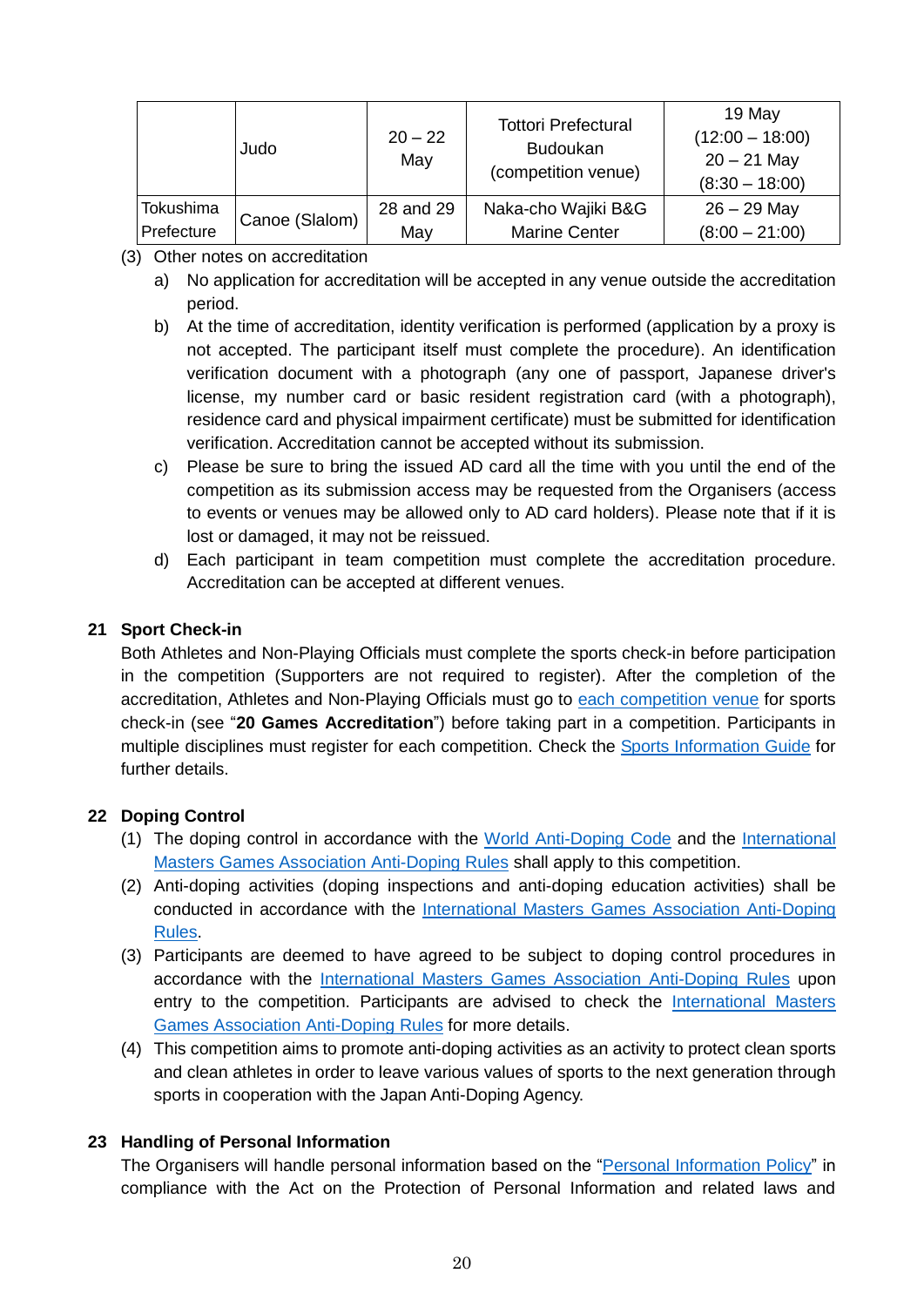regulations, as well as the EU General Data Protection Regulation (GDPR). The Organisers will use personal information to provide guidance for participation in the Games, record notifications, notifications of related information, provision of services from organisations that sponsor, collaborate and co-sponsor the Games and are organisations related thereto for the purpose of improving services for participants, and provision of first aid, cooperation with medical institutions, subscription to insurances, announcements of records (ranking, etc) and the like. In addition, it may be used by the Organisers to check the application content.

# **24 How the Contact or Notification Is Made**

- (1) How the contact or notification will be made by the Organisers to participants
	- a) Unless otherwise specified, the Organisers will contact participants by sending an e-mail to the address indicated by them at the time of registration in the Entry System, general posting on the Entry System, a posting on the screen after login or by other methods deemed appropriate by the Organisers.
	- b) If the contact or notification set forth in the preceding paragraph is made by e-mail, the Organisers deem that the notification becomes effective when the e-mail is sent to the mail server used by the participants. Participants shall view and check the email sent by the Organisers without delay.
	- c) If the contact or notification of the paragraph a) is made by a posting on the Entry System or a posting on the screen after login, such contact or notification will be deemed to have become effective at the instant at which the notification is posted on the Entry System or on the log-in screen and the notification is readily available when the Entry System or on the login screen is accessed.
- (2) How the contact or notification will be made by participants to the Organisers
	- a) Contact or notification by participants to the Organisers shall be made below (3) Contact for inquiries or other methods as deemed appropriate by the Organisers.
	- b) If the contact or notification in the preceding paragraph is made by email, the contact or notification is deemed to have been established when the email from participants arrives at the Organisers' server.
- (3) Contact for inquiries

Enquiries shall be accepted in Japanese, English, Chinese (simplified / traditional) and Korean from the [Contact Form](https://www.wmg2021.jp/en/contact) (e-mail) on the official website. Please understand that depending on the content of the inquiries, it may take few days to respond.

#### **25 Special Points of Attention**

- (1) The Organisers will operate the Games in accordance with the "[Sports Information Guide,](https://www.wmg2021.jp/en/games/list)" "[Cancellation Policy,](https://www.wmg2021.jp/en/games/pdf/cancellation-policy.pdf)" "[Personal Information Policy,](https://wmg2021.jp/en/common/pdf/personal_information.pdf)" "[Terms of Use of the Entry System](https://www.wmg2021.jp/en/games/pdf/entry-system.pdf)" and "[World Anti-Doping Code](https://www.playtruejapan.org/entry_img/wada_code_2021_jp_20201218.pdf)" (hereinafter referred to as "Rules") in addition to this Participation Terms and Conditions.
- (2) The Games are subject to doping control based on the [World Anti-Doping Code](https://www.playtruejapan.org/entry_img/wada_code_2021_jp_20201218.pdf) and the International Masters [Games Association Anti-Doping Rules,](https://d3tfdru9q5sbcz.cloudfront.net/2021/06/2021-IMGA-ADR.pdf) and the anti-doping activities (doping testing and anti-doping education and enlightenment activities) will be conducted in accordance with the International Masters [Games Association Anti-Doping Rules.](https://d3tfdru9q5sbcz.cloudfront.net/2021/06/2021-IMGA-ADR.pdf)
- (3) The Organisers may not allow participants to participate in the Games or continue participating in the competition for reasons of excess capacity or safety management. If the Organisers determine that a participant cannot participate in the Games or continue competing, such participant must obey the instructions of the Organisers.
- (4) Persons eligible for participating in the Games are those who pay the competition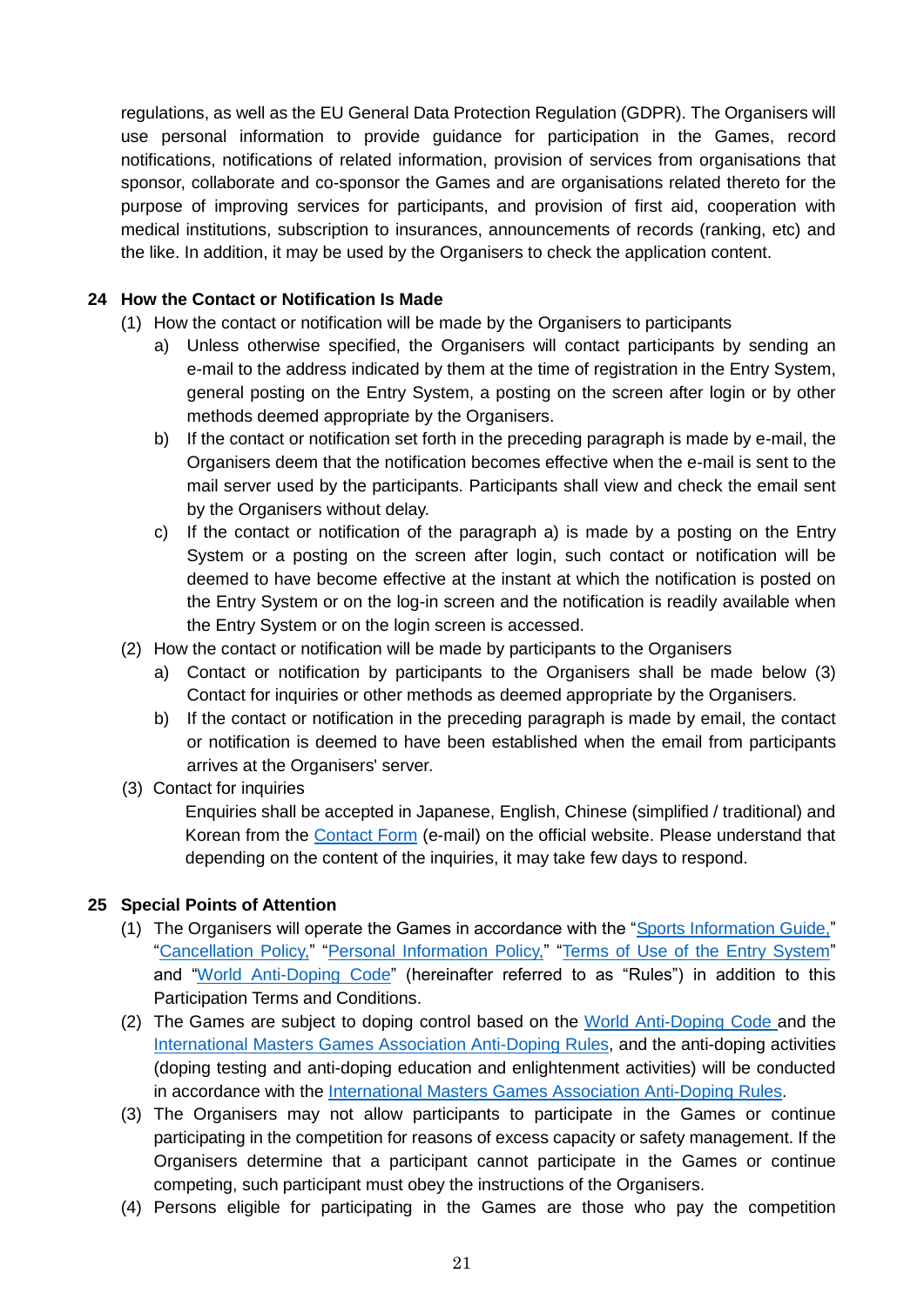participation fee as participants (Athletes, Non-Playing Officials or Supporters) who are 12 years old or older (as of 1 April 2022) and who participate with the consent of their families and relatives, and if participants are underaged participants (under 20 years of age under the Civil Code and the Act on the Protection of Personal Information), adult ward, persons under curatorship and persons under assistance, they shall have obtained consent from legal representatives such as persons in parental authority in advance.

- (5) Those who participate in the Games must submit identity verification documents with a photograph of the persons themselves and shall be understood to have consented to be subject to identity verification and other necessary security inspections (including inspection of private possessions) that will be performed when entering or leaving the venues of the games. The Organisers shall make a decision regarding admission or rejection of participants on their responsibility as the Organisers.
- (6) Those who participate in a plurality of disciplines must check that the disciplines are not overlapped in their start time and there is enough time for preparation and participation (including travel time between venues) before making application, and report any changes such as no participation, change of disciplines (events) in which to participate, etc., through my page of the Entry System by 28 February 2022 in Japan time.
- (7) When any change is made to the attendance at the opening and closing ceremonies, the accreditation venue and the flight schedule (flight number, and the date and airport of arrival and departure, etc.), participants who make such change are required to make the appropriate changes through my page of the Entry System by 31 March 2022 in Japan time.
- (8) The Organisers may contact those who have applied to make inquiry on the content thereof as needed by email or telephone.

#### **26 Ownership of Rights**

- (1) The Organisers have the right to exclusively control the property value of the portraits of the participants within the scope specified in (2) and (3) below, and will manage them appropriately.
- (2) Participants will not make any objection to the Organisers and the companies, organisations, news organisations, individuals, etc. that are approved by the Organisers.
	- a) Taking portraits of participants or recording them in and around the venues during the holding of the Games
	- b) Using the portraits taken or recorded in the preceding paragraph a) for use for posting, reporting, advertising, publicity, or commercializing regardless of the type of media for commercial or non-commercial purpose
	- c) Assigning the portraits taken or recorded in the preceding paragraph a) for payment
- (3) Participants will not be able to claim for any compensation for the use of portraits in the preceding paragraph, regardless of the reasons therefor.
- (4) In addition to what is set forth in the preceding paragraphs, videos, photos, articles, records, etc. of the games recorded by the Organisers and the companies, organisations, news organisations, individuals, etc. that the Organisers recognizes (name, team name, age, gender, address (country name) (Including prefectural or municipality names), and competition results (records), images, audio, remarks, and other personal information) will be used for posting, reporting, advertising, publicity, or commercializing regardless of the type of media for commercial or non-commercial purpose.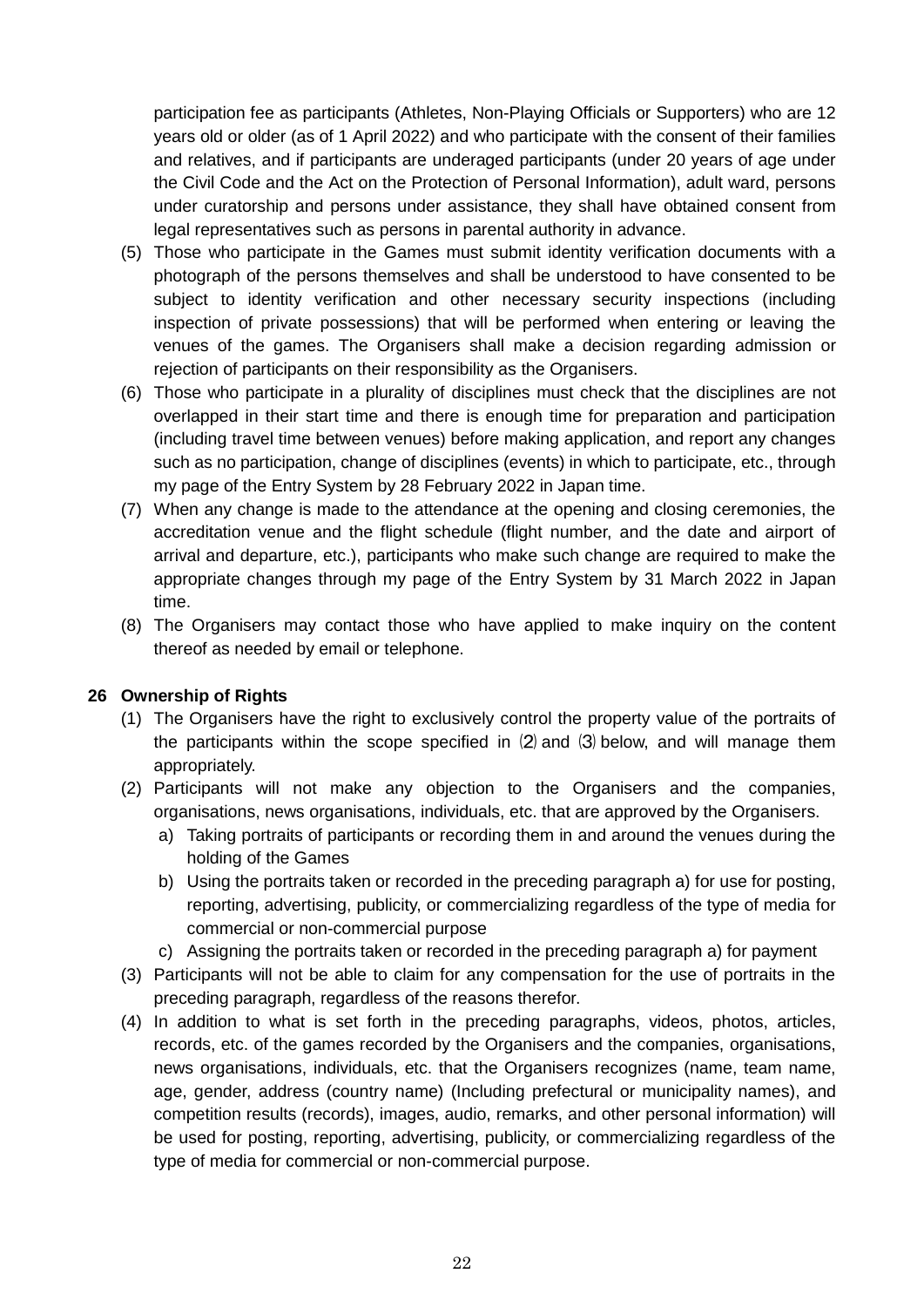### **27 Disclaimer of the Organisers**

- (1) The Organisers (including International Masters Games Association (IMGA) will make the utmost efforts to abide by the duty of care and safely operate the Games as the administrator. Even in the case of an accident, unless there is intentional or gross negligence, the Organisers will not be legally responsible for damages or losses.
- (2) False declaration of the name, age, gender, entry qualification, records and the like (including unintentional errors), participation other than the applicant (unauthorized participation) and transfer of rights (including transfer of AD cards) are not permitted. If a person is found liable for a violation in the regard, or if a person does not comply with rules, or obey a reasonable instruction or decision, he/she accept any decision adopted by the Organisers, including participation refusal, cancellation of award. In that case, the Organisers will not make any compensation or refund the participation fee.
- (3) Participants must make all necessary preparations and arrangements to participate in the Games on their own responsibility, including reservation of air tickets and accommodation, taking out of insurances (accident insurance, travel insurance, medical insurance, etc.), payment of medical expenses arising from participating in the present games and all other necessary services.
- (4) When receiving a service from a third party that cooperates with the Games (equipment rental, insurance, accommodation, sightseeing tour, etc.), it is the sole responsibility of participants to select an appropriate service. The Organisers are not responsible for any loss or damage caused by the use of such services.
- (5) The Organisers will not be held responsible for delay in making application due to malfunction of Internet equipment or circuits or late arrival due to public transportation or road conditions on the day of the competition.
- (6) When the competition is cancelled for reasons not attributable to the Organiser (earthquake, storms and floods, snowfall, incidents, accidents, epidemics, industrial or private disputes, wars, riots, fires, weather conditions, terrorism, (threat of a terrorism) , no compensation or refund for the participation fees, etc., will be paid. In addition, the cancellation after the completion of the application procedures will be based on the "[Cancellation Policy.](https://www.wmg2021.jp/en/games/pdf/cancellation-policy.pdf)"
- (7) The Organisers will not be responsible for injuries, illnesses, loss, and other accidents that occurred in an environment where appropriate management is exercised, such as injuries to the body due to a contact, etc. that occurred in a competition held within the normal range, unless there is intentional or gross negligence. In addition, the Organiser will take first-aid measures for accidents during a competition, but will not be responsible for subsequent procedures.
- (8) The Organisers will take out an accident insurance policy to cover "injuries incurred during the competition within the competition venue" of "Athletes and Non-Playing Officials", but it does not cover all risks during participation in the competition.
- (9) The Organisers may change the competition schedule and venues, and cancel, integrate or readjust disciplines (including events and age categories) when there is an operational need or a reasonable ground (for example, when the number of applications is few and the competition cannot be held for certain category). The Organisers will not be liable for any damages or losses (including travel and accommodation charges) that may arise from such circumstances. Provided, however, that the participation fee will be handled in accordance with the "[Cancellation Policy.](https://www.wmg2021.jp/en/games/pdf/cancellation-policy.pdf)"
- (10)The Organisers will endeavor to provide exact information on the games and correct errors if any (including information provided by email in relation to the Games).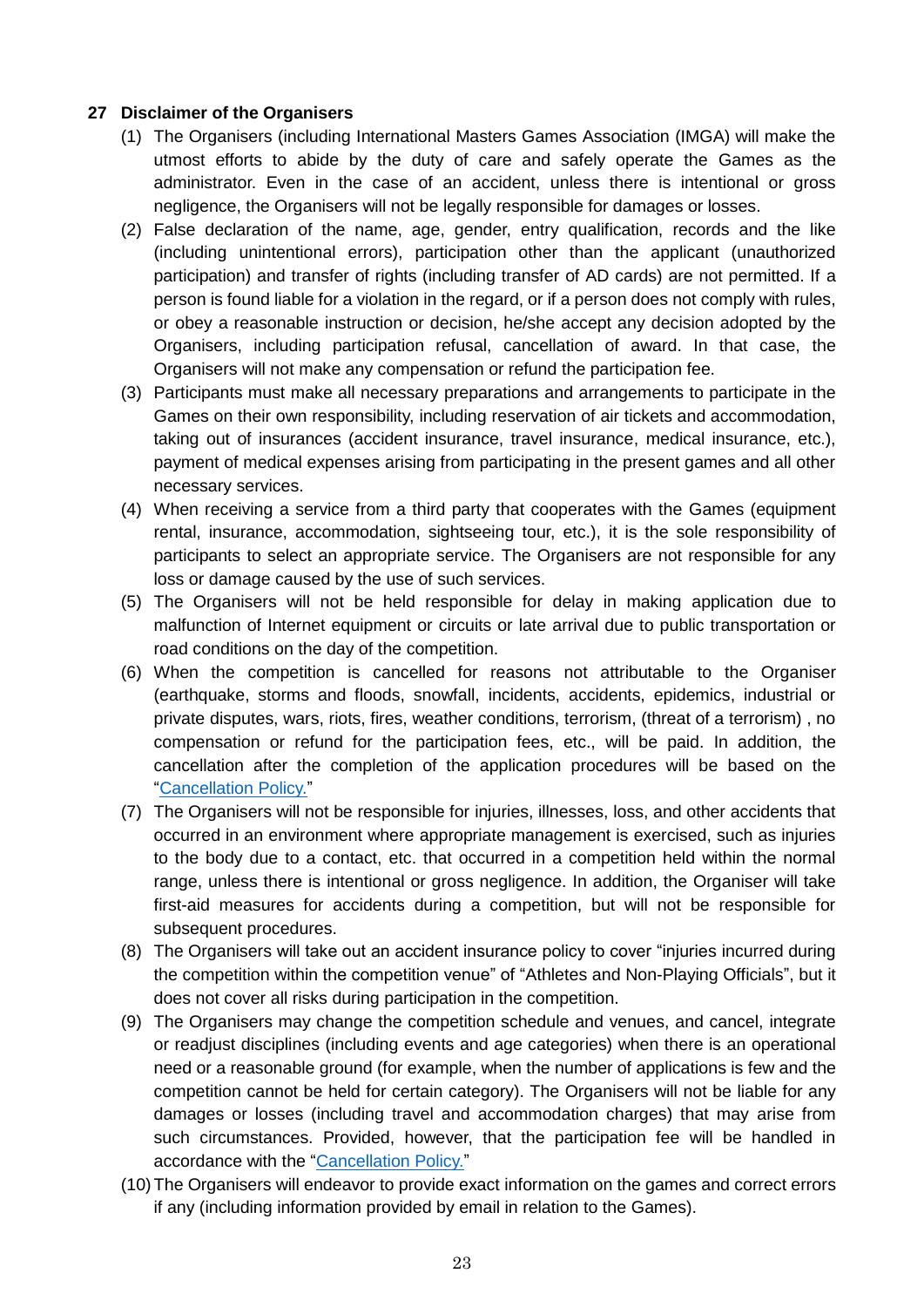- (11) Any damages or injuries caused by participants by violation of rules will be their responsibility and the Organisers will not take any responsibility.
- (12)Any dispute or trouble arising out of transactions, communications, etc. that occur between a participant and another participant or a third party in relation to the Games shall be handled and resolved at their own responsibility.

#### **28 Prohibited Matters**

Any person participating in the Games must not take actions that correspond or that are deemed by the Organisers to correspond to the following. If any participant falls or is determined by the Organisers to fall under any of the following, the Organisers may refuse its participation in the Games or cancel approval after the participation. In addition, the Organisers shall have no obligation to disclose the reason therefor.

- (1) Actions that violate laws and regulations, or violate the notes or rules for the participation in the Games
- (2) Fraud or threatening acts against the Organisers, other participants or third parties or other acts that cause disadvantage, damage or discomfort to the Organisers, other participants or third parties
- (3) Actions that may adversely affect the mind and body of youth or other acts that are contrary to public order and morals
- (4) Actions that may infringe on the property rights, intellectual property rights, portrait rights, privacy rights, honours, other rights or interests of the Organisers, other participants in the Games or third parties
- (5) Election campaigns or similar acts or other acts that conflict with the Public Offices Elections Act, regardless of whether such acts are conducted during the election period or not.
- (6) Acts of sending information which falls or which is determined by the Organisers to fall under the following to the Organisers or other participants throughout the Games.
	- a) Information containing contents contrary to facts or containing false contents
	- b) Information containing overly violent expressions
	- c) Information including computer viruses and other harmful computer programs
	- d) Information containing expressions that damage the honour or credibility of the Committee, other members of the services, or third parties
	- e) Information containing overly obscene expressions
	- f) Information containing expressions that promote discrimination
	- g) Information containing expressions that promote suicide or self-harm
	- h) Information containing expressions that promote the inappropriate use of drugs
	- i) Information including antisocial expressions
	- j) Information that requires the spreading of information to third parties, such as chain email
	- k) Information containing expressions that make others uncomfortable
- (7) Acts of placing an excessive load on the network or system of the Games, such as intentionally posting many of the same content
- (8) Unauthorized access to the Organisers' network or system, reverse engineering of software and the system provided by the Organisers, and other analysis activities
- (9) Actions that may interfere with the operation of the Games
- (10)Impersonating a third party
- (11) Unauthorized use of Entry System IDs or passwords of other participants in the Games
- (12)Publicity, advertisements, solicitations, or sales activities during the Games without prior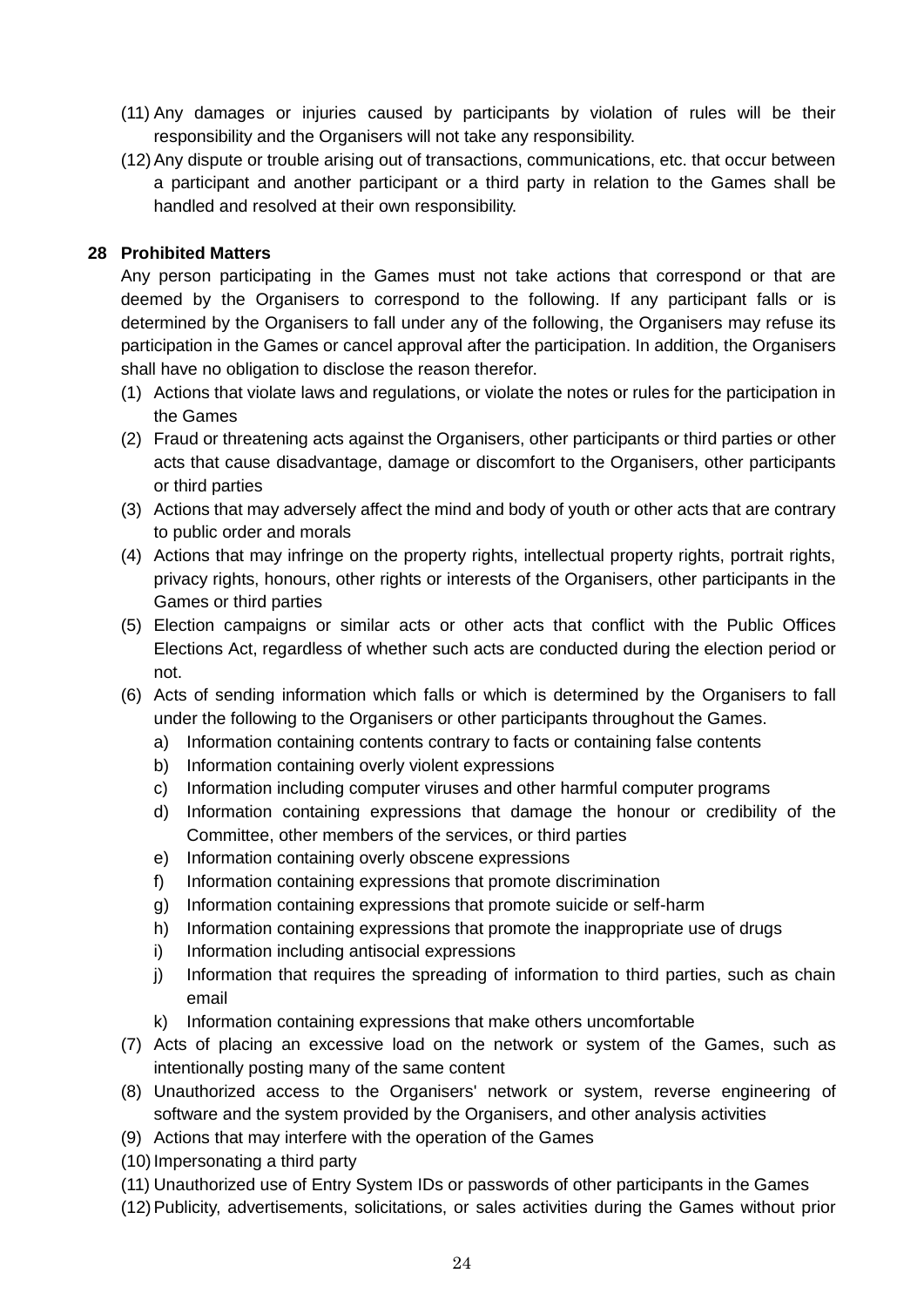approval from the Organisers

- (13)Acts of assigning, transferring, setting up collateral, or otherwise disposing of rights or obligations based on the rules, etc., to a third party without the prior consent of the **Organisers**
- (14)Provision of benefits to anti-social forces
- (15) Acts of using the Games for purposes other than those intended by the Organisers
- (16)Actions that directly or indirectly trigger or facilitate the acts of the preceding items
- (17)Other actions that the Organisers deem inappropriate

#### **29 Severability**

Even if any or a part of the rules of participation in the Games are determined to be invalid or unenforceable by the Consumer Contract Act or other laws and regulations, the remaining parts of the rules of participation in the Games determined to be invalid or unenforceable shall continue to be valid.

#### **30 Changes to the Rules**

- (1) The Organisers may change the details of the rules, etc. at any time (including adding new contents) at its discretion.
- (2) When changing the details of the rules, etc., the date of enforcement and details of the changed rules etc., shall be effective from the time of the posting thereof on the [official](https://www.wmg2021.jp/en/)  [website,](https://www.wmg2021.jp/en/) and if participants continue their participation in after the change of the rules etc., takes effect, they shall be deemed to have consented to the change.
- (3) If changes that may significantly affect the rights of participants are made to the rules, the details of the changes will be notified by email.

#### **31 Governing Law and Jurisdiction**

All matters concerning the Games shall be interpreted in accordance with Japanese law. For disputes related to the Games, the Osaka District Court shall be the exclusive jurisdiction court of the first instance.

(Supplementary Rules) Enacted: November 19, 2019 Revised: December 25, 2019 Revised: February 1, 2020 Revised: April 1, 2020 Revised: September 18, 2020 Revised: January 20, 2021 Revised: March 1, 2021 Revised: April 1, 2021 Revised: May 13, 2021 Revised: June 21, 2021 Revised: August 10, 2021 Revised: September 21, 2021 Revised: October 1, 2021 Revised: March 15, 2022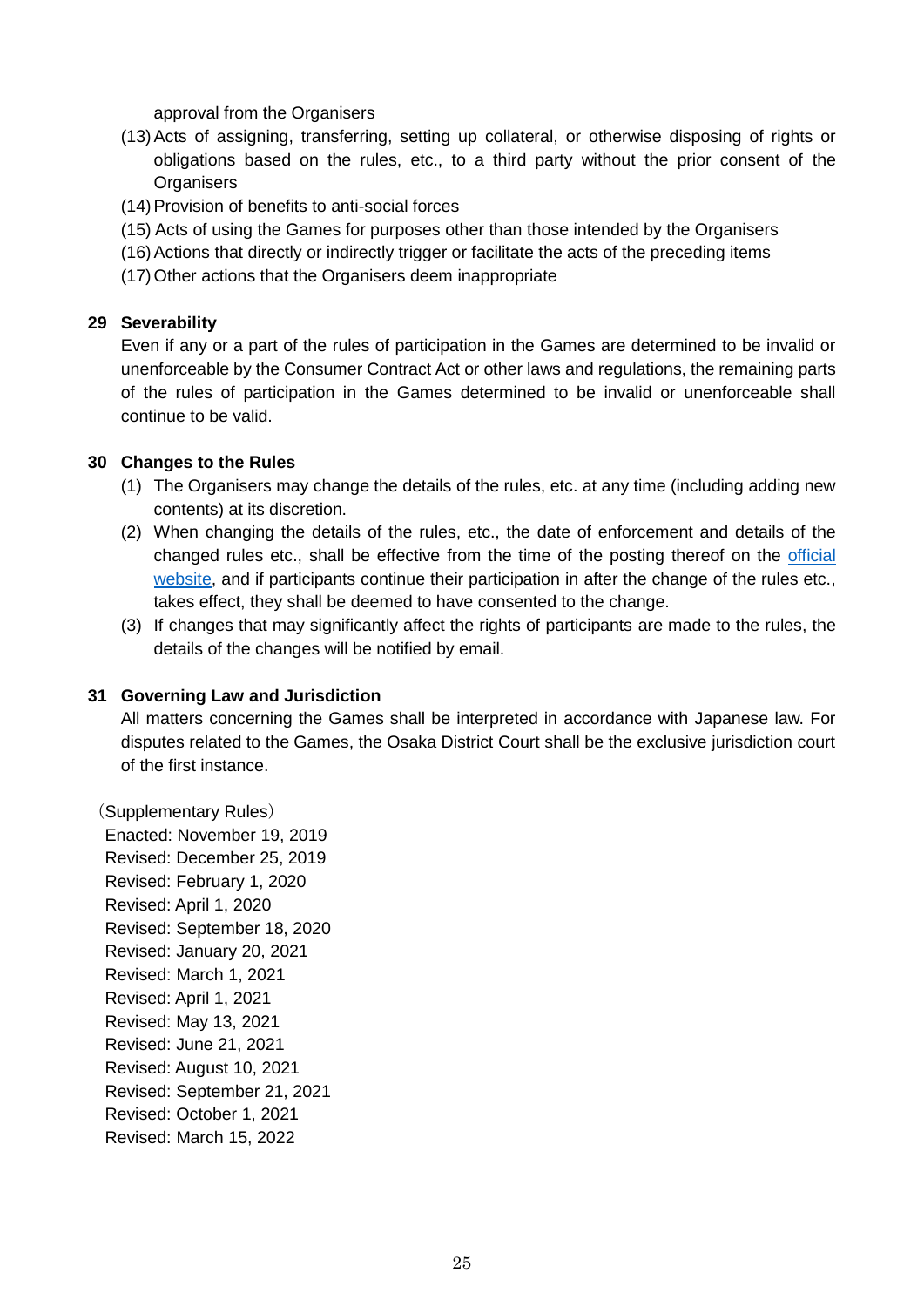# **(Attachment)**

# **List of Prefectural and Major City Organising Committees and Municipal Organising Committees**

| Prefecture          | Prefectures and<br>municipalities by<br>order of codes | Official name of each organising committee                                               |  |
|---------------------|--------------------------------------------------------|------------------------------------------------------------------------------------------|--|
| Fukui<br>Prefecture | <b>Fukui Prefecture</b>                                | World Masters Games 2021 Kansai, Fukui Prefecture<br><b>Organising Committee</b>         |  |
|                     | Shiga Prefecture                                       | World Masters Games 2021 Kansai, Shiga Prefecture<br><b>Local Organising Committee</b>   |  |
|                     | Otsu City                                              | World Masters Games 2021 Kansai, Otsu City Local<br><b>Organising Committee</b>          |  |
|                     | <b>Hikone City</b>                                     | World Masters Games 2021 Kansai, Hikone City Local<br><b>Organising Committee</b>        |  |
| Shiga               | Nagahama City                                          | Will cooperate with Maibara City Local Organising<br>Committee                           |  |
| Prefecture          | <b>Kusatsu City</b>                                    | World Masters Games 2021 Kansai Kusatsu City Local<br><b>Organising Committee</b>        |  |
|                     | Moriyama City                                          | World Masters Games 2021 Kansai Moriyama City<br><b>Local Organising Committee</b>       |  |
|                     | Higashiomi City                                        | World Masters Games 2021 Kansai Higashiomi City<br><b>Local Organising Committee</b>     |  |
|                     | Maibara City                                           | World Masters Games 2021 Kansai, Maibara City Local<br><b>Organising Committee</b>       |  |
|                     | Kyoto Prefecture                                       | World Masters Games 2021 Kansai, Kyoto Prefecture<br><b>Local Organising Committee</b>   |  |
|                     | Fukuchiyama City                                       | World Masters Games 2021 Kansai, Fukuchiyama City<br><b>Local Organising Committee</b>   |  |
|                     | Uji City                                               | World Masters Games 2021 Kansai, Uji City Local<br><b>Organising Committee</b>           |  |
| Kyoto               | Kyotanabe City                                         | World Masters Games 2021 Kansai, Kyotanabe City<br><b>Local Organising Committee</b>     |  |
| Prefecture          | Kyotango City                                          | World Masters Games 2021 Kansai, Kyotango City<br><b>Local Organising Committee</b>      |  |
|                     | Nantan City                                            | World Masters Games 2021 Kansai, Nantan City Local<br><b>Organising Committee</b>        |  |
|                     | Wazuka Town                                            | World Masters Games 2021 Kansai, Wazuka Town<br><b>Local Organising Committee</b>        |  |
|                     | Kyotanba City                                          | World Masters Games 2021 Kansai, Kyotanabe City<br><b>Local Organising Committee</b>     |  |
| Osaka               | Osaka Prefecture                                       | World Masters Games 2021 Kansai, Osaka Prefecture<br><b>Local Organising Committee</b>   |  |
|                     | Kishiwada City                                         | World Masters Games 2021 Kansai, Kishiwada City<br><b>Local Organising Committee</b>     |  |
| Prefecture          | Higashiosaka City                                      | World Masters Games 2021 Kansai, Higashi-Osaka City<br><b>Local Organising Committee</b> |  |
|                     | Sennan City                                            | World Masters Games 2021 Kansai, Sennan City Local                                       |  |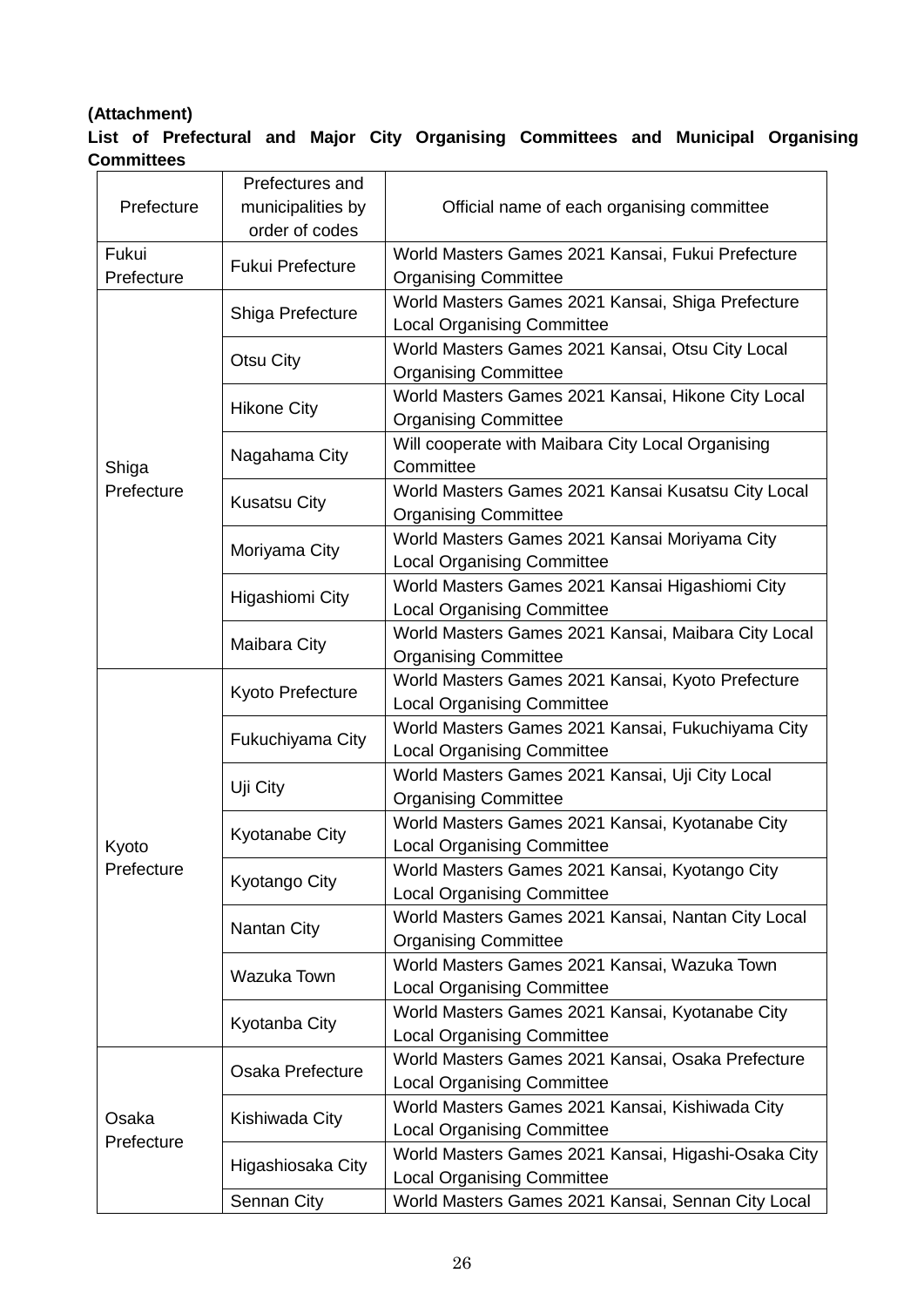|                              |                           | <b>Organising Committee</b>                                                     |
|------------------------------|---------------------------|---------------------------------------------------------------------------------|
|                              | Hyogo                     | World Masters Games 2021 Kansai, Hyogo Prefecture                               |
|                              | Prefecture                | <b>Local Organising Committee</b>                                               |
|                              |                           | World Masters Games 2021 Kansai, Himeji City Local                              |
|                              | Himeji City               | <b>Organising Committee</b>                                                     |
|                              |                           | World Masters Games 2021 Kansai, Amagasaki City                                 |
|                              | Amagasaki City            | <b>Local Organising Committee</b>                                               |
|                              |                           | World Masters Games 2021 Kansai, Miki City Tennis                               |
|                              | Miki City                 | <b>Competition Local Organising Committee</b>                                   |
|                              |                           | World Masters Games 2021 Kansai, Kasai City Local                               |
| Hyogo                        | Kasai City                | <b>Organising Committee</b>                                                     |
| Prefecture                   |                           | World Masters Games 2021 Kansai, Yabu City Local                                |
|                              | Yabu City                 | <b>Organising Committee</b>                                                     |
|                              |                           | World Masters Games 2021 Kansai, Minami Awaji City                              |
|                              | Minamiawaji City          | <b>Local Organising Committee</b>                                               |
|                              |                           | World Masters Games 2021 Kansai Shiso City Local                                |
|                              | <b>Shiso City</b>         | <b>Organising Committee</b>                                                     |
|                              | Kamikawa Town             | World Masters Games 2021 Kansai, Kamikawa Town                                  |
|                              |                           | <b>Local Organising Committee</b>                                               |
|                              | Kami Town                 | World Masters Games 2021 Kansai, Kami Town Local                                |
|                              |                           | <b>Orienteering Competition Organising Committee</b>                            |
|                              | Nara                      | World Masters Games 2021 Kansai, Nara Prefecture                                |
|                              | Prefecture                | <b>Local Organising Committee</b>                                               |
| Nara                         | Katsuragi City            | World Masters Games 2021 Kansai, Katsunabiki City                               |
| Prefecture                   |                           | <b>Local Organising Committee</b>                                               |
|                              | <b>Yoshino Town</b>       | World Masters Games 2021 Kansai, Yoshino Town                                   |
|                              |                           | <b>Local Organising Committee</b>                                               |
| Wakayama                     | Wakayama                  | World Masters Games 2021 Kansai, Wakayama                                       |
| Prefecture                   | Prefecture                | Prefecture Local Organising Committee                                           |
|                              | <b>Tottori Prefecture</b> | World Masters Games 2021 Kansai, Tottori Prefecture                             |
|                              |                           | <b>Local Organising Committee</b>                                               |
|                              | <b>Tottori City</b>       | World Masters Games 2021 Kansai, Tottori City Local                             |
| <b>Tottori</b><br>Prefecture |                           | <b>Organising Committee</b>                                                     |
|                              | Yonago City               | World Masters Games 2021 Kansai, Yonago City Local                              |
|                              |                           | <b>Organising Committee</b>                                                     |
|                              | Kurayoshi City            | World Masters Games 2021 Kansai, Kurayoshi City and                             |
|                              |                           | Hokuei Town Bicycle Competition Organising Committee                            |
|                              | Yurihama Town             | World Masters Games 2021 Kansai, Yurihama Town                                  |
|                              |                           | <b>Local Organising Committee</b>                                               |
| Tokushima<br>Prefecture      | Tokushima                 | World Masters Games 2021 Kansai, Tokushima                                      |
|                              | Prefecture                | <b>Prefecture Organising Committee</b>                                          |
|                              | Naka Town                 | World Masters Games 2021 Kansai, canoe slalom,                                  |
|                              |                           | Naka Local Organising Committee<br>World Masters Games 2021 Kansai, Minami Town |
|                              | Minami Town               | <b>Competition Organising Committee</b>                                         |
|                              |                           | World Masters Games 2021 Kansai, Kyoto City Local                               |
| <b>Kyoto City</b>            | <b>Kyoto City</b>         | <b>Organising Committee</b>                                                     |